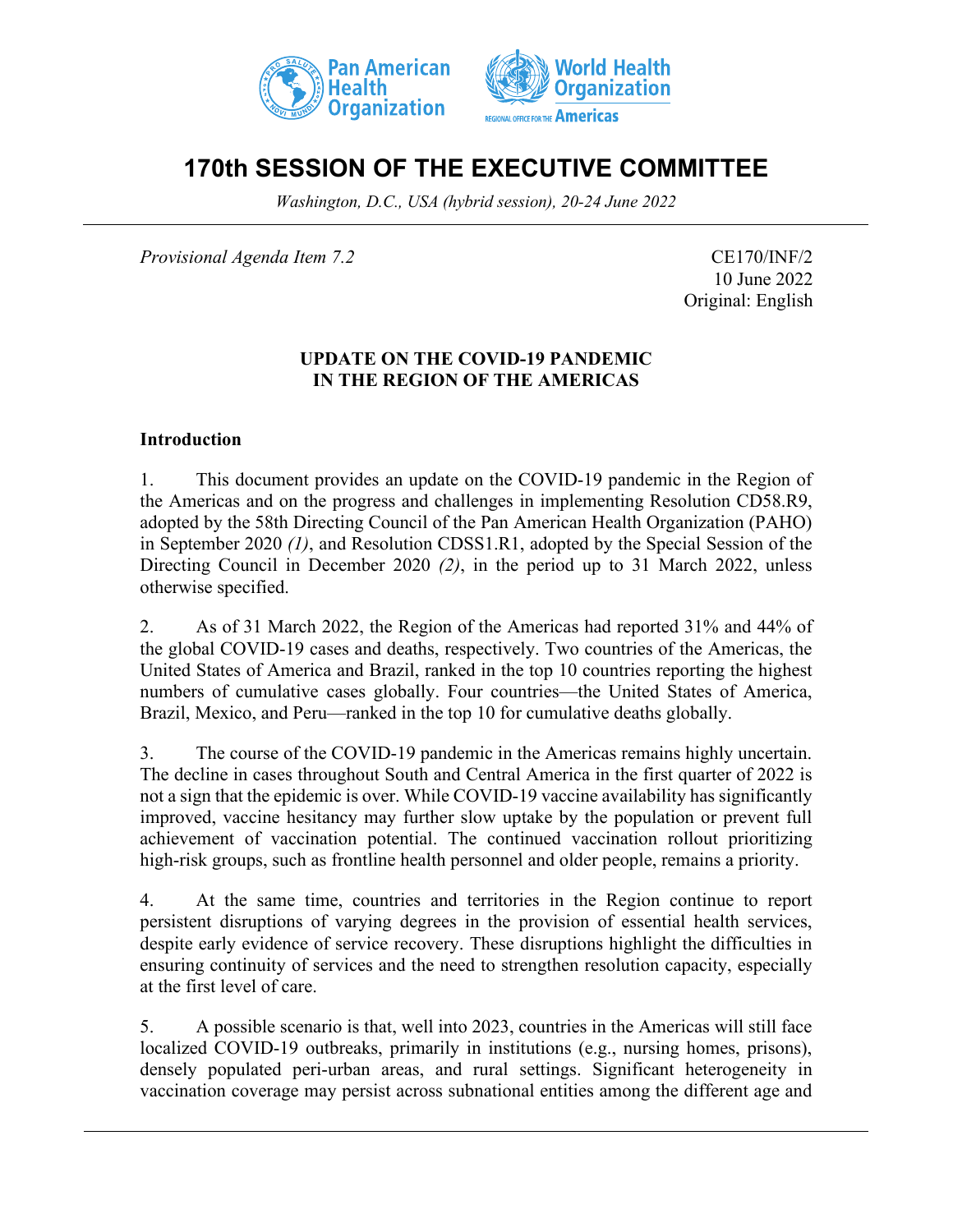population groups. The WHO Strategic Preparedness and Response Project for 2022 *(3)* includes three planning scenarios to guide COVID-19 response operations in the coming months and years:

- a) **Base case:** The virus continues to evolve but with significantly reduced severity over time. Periodic spikes in transmission may occur if there is a significant waning of immunity.
- b) **Worst case:** A more virulent and highly transmissible variant emerges against which vaccines are less effective and/or immunity against severe disease and death wanes rapidly.
- c) **Best case:** Future variants are significantly less severe and protection against severe disease is maintained.

6. This situation indicates that control of the COVID-19 pandemic in the Region will continue to require a comprehensive response with sustained health services network capacities, sustained public health and social measures, targeted vaccination operations, and outbreak control actions, including early detection, investigation and isolation of cases, and tracing and quarantine of contacts.

# *Epidemiological Situation*

7. Between the detection of the first case in the Americas in January 2020 up to 31 March 2022, a cumulative total of 150,825,777 confirmed cases of COVID-19, including 2,704,078 deaths, were reported in the Region. Nearly a third of these cases (30.6%) and a smaller proportion of deaths (10.64%) were reported between 1 January 2022 and 31 March 2022. The highest numbers of monthly cases and deaths were reported in January 2021. The North America and South America subregions account for the highest proportion of cumulative cases (59% and 37%, respectively) and deaths (49% and 47%, respectively) as of 31 March 2022.

8. Several countries in the Region have reported an increased number of COVID-19 cases in the younger population. This might be related to greater exposure and limited vaccination in this group. During the second semester of 2021, approximately 65% of reported cases in the Region were between 25 and 64 years of age, but 57% of the deaths were in patients 65 years and older.

9. The emergence of SARS-CoV-2 viral lineages with increased transmissibility, which have been denominated variants of concerns (VOC), has been a distinctive feature of the second year of the COVID-19 pandemic. As of 31 March 2022, 54 countries and territories in the Region had reported the detection of at least one of the five SARS-CoV-2 VOC. All 54 of these countries and territories detected Delta, 51 detected the Alpha VOC, 49 detected Omicron, 43 detected Gamma, and 26 detected Beta. As of 3 April 2022, Omicron was the predominant variant sequenced in all subregions.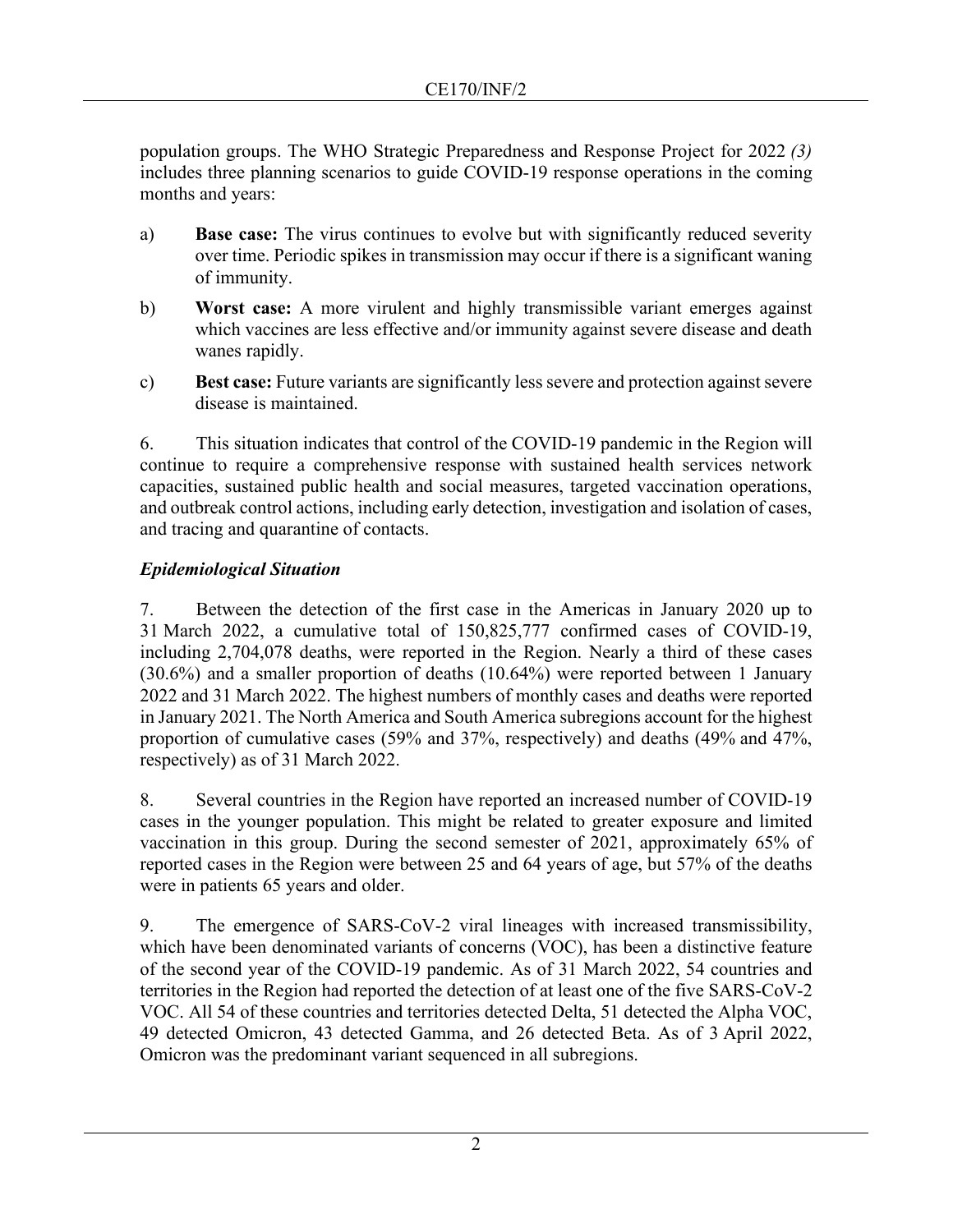10. The most up-to-date epidemiological information on the pandemic can be found in the COVID-19 Information System for the Region of the Americas on the Pan American Health Organization website.<sup>[1](#page-2-0)</sup>

#### *Health Services Continuity*

11. Countries and territories in the Region have been challenged to maintain provision of essential health services throughout the pandemic. The Pan American Sanitary Bureau (PASB or the Bureau) collaborated with the World Health Organization (WHO) to carry out three rounds of a global pulse survey on continuity of essential health services during the pandemic, in 2020 and 2021. As of 31 December 2021, 26 of the 28 countries and territories in the Americas that responded to the third round of the survey reported continuing disruptions in the provision of essential health services. These disruptions have serious implications, particularly for the most vulnerable populations, such as elderly people and people living with chronic diseases and disabilities. The main disruptions reported were related to programs and services in the following areas: first level of care (70%), immunization (69%), care of older people (67%), nutrition (64%), neglected tropical diseases (53%), mental health, neurological, and substance use disorders (47%), communicable diseases (38%), and sexual, reproductive, maternal, newborn, child, and adolescent health (32%).

12. Additionally, most countries and territories in the Region are facing critical challenges to scaling up access to essential COVID-19 tools. Ninety percent reported at least one bottleneck hindering access to COVID-19 diagnostics, therapeutics, vaccination, and personal protective equipment (PPE), while 60% reported health workforce challenges for clinical management and 50% reported shortages in supplies and equipment for diagnostics and testing.

13. To gain a deeper understanding of obstacles to COVID-19 management and the continuity of essential health services, PASB supported the implementation of WHO's suite of health service capacity assessments in the context of the COVID-19 pandemic<sup>[2](#page-2-1)</sup> in five countries in the Americas. COVID-19 safety measures were generally acceptable at the first level of care, but some strengthening is necessary in specific areas such as infection prevention and control (IPC) and PPE.

14. During the COVID-19 pandemic, the health workforce of the Americas has faced increased workload, stress, stigma, violence, and burnout along with personal risks of infection, quarantine, and death. Workplace conditions have included industrial actions, whistleblowing, disciplinary actions, and reduced possibilities for professional development. All of these challenges have occurred together with increasing demands for services. Health workers have been expected to take on new roles and tasks, often in the

<span id="page-2-0"></span><sup>&</sup>lt;sup>1</sup> Available at: [https://paho-covid19-response-who.hub.arcgis.com/.](https://paho-covid19-response-who.hub.arcgis.com/)<br><sup>2</sup> World Health Organization Monitoring Frontline Service Reading

<span id="page-2-1"></span><sup>2</sup> World Health Organization. Monitoring Frontline Service Readiness Capacities during the COVID-19 Pandemic. Available at[: https://www.who.int/teams/integrated-health-services/monitoring-health](https://www.who.int/teams/integrated-health-services/monitoring-health-services/monitoring-frontline-service-readiness-capacities-during-the-covid-19-pandemic)[services/monitoring-frontline-service-readiness-capacities-during-the-covid-19-pandemic.](https://www.who.int/teams/integrated-health-services/monitoring-health-services/monitoring-frontline-service-readiness-capacities-during-the-covid-19-pandemic)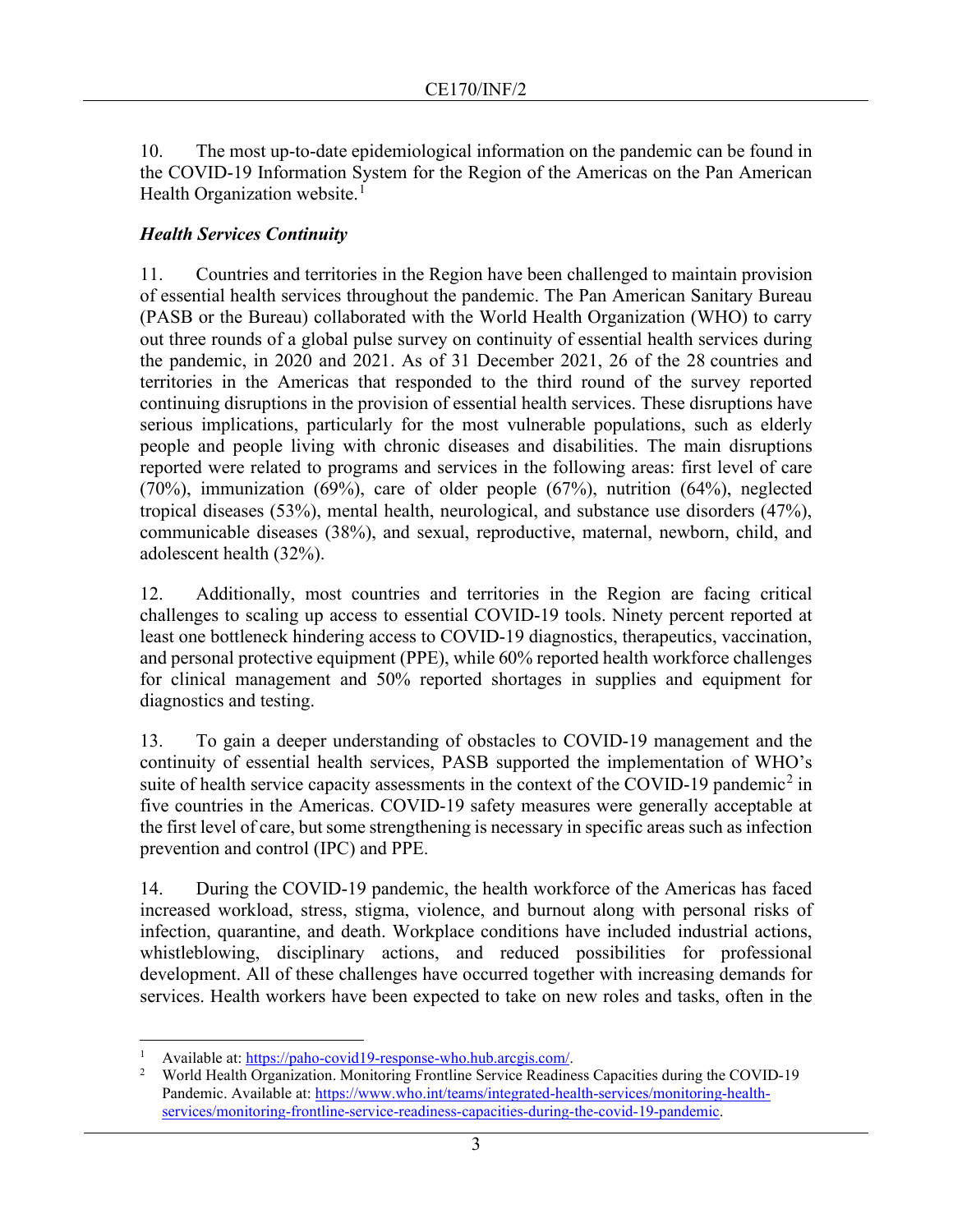absence of a decent work environment that includes regular salary payment, overtime, and paid leave for recuperation. As of 29 November 2021, data from 41 countries and territories in the Americas shows that at least 2,379,335 COVID-19 cases have been confirmed among health care workers since the start of the pandemic, with almost 13,000 deaths. COVID-19 has disproportionally affected women health care workers, who constitute 70% of the global health workforce *(4)* and 89% of nurses in the Region of the Americas *(5)*.

15. Health providers who participated in the COVID-19 Health Care Workers (HEROES) Study[3](#page-3-0) reported feeling stigmatized and/or discriminated against because of their work with COVID-19 patients. Study data revealed that between 14.7% and 22.0% of health care workers presented symptoms suggesting a depressive episode, and between 5% and 15% reported suicidal ideation. Less than one-third of the health professionals who said they needed psychological care received it (between 11% and 25%).

16. Health workers are of vital importance for health systems in the context of public health emergencies and beyond. However, troubling inequities persist in the availability, distribution, and quality of health workers between and within countries, between levels of care, and between the public and private sectors *(6, 7)*. A gap of more than 600,000 health and care workers has been projected for the Americas in 2030 *(8)*. Without health workers, health systems are nothing but buildings and technology. Without a well-qualified and well-distributed workforce, inequities will endure, and objectives for pandemic recovery and sustainable development will not be achieved.

# **Analysis of Progress Achieved**

17. This section of the document provides a summary of activities by PASB since January 2020 in response to the COVID-19 pandemic. Specifically, it focuses on the progress achieved and challenges faced in implementing the following lines of action presented in COVID-19 Pandemic in the Region of the Americas (Document CD58/6) *(9)*  and Update on the COVID-19 Pandemic in the Region of the Americas, COVAX Preparedness, and Equitable Access to COVID-19 Vaccines (Document CDSS1/2) *(10)*, as per Resolutions CD58.R9 and CDSS1.R1, since September 2020:

- a) Strengthen leadership, stewardship, and governance.
- b) Strengthen epidemic intelligence.
- c) Strengthen health systems and service delivery networks.

<span id="page-3-0"></span><sup>3</sup> The HEROES study is an international collaboration among researchers from 30 countries, led by Columbia University and the University of Chile, with support from PAHO in the Region of the Americas. Since May 2020, the HEROES study has evaluated 14,502 health workers from Argentina, Bolivia, Brazil, Chile, Colombia, Guatemala, Mexico, Peru, Puerto Rico, Uruguay, and Venezuela. (Note: The 20,328 participants reported in 2021 was a preliminary figure. After review, only 14,502 met the criteria for inclusion, hence the change.)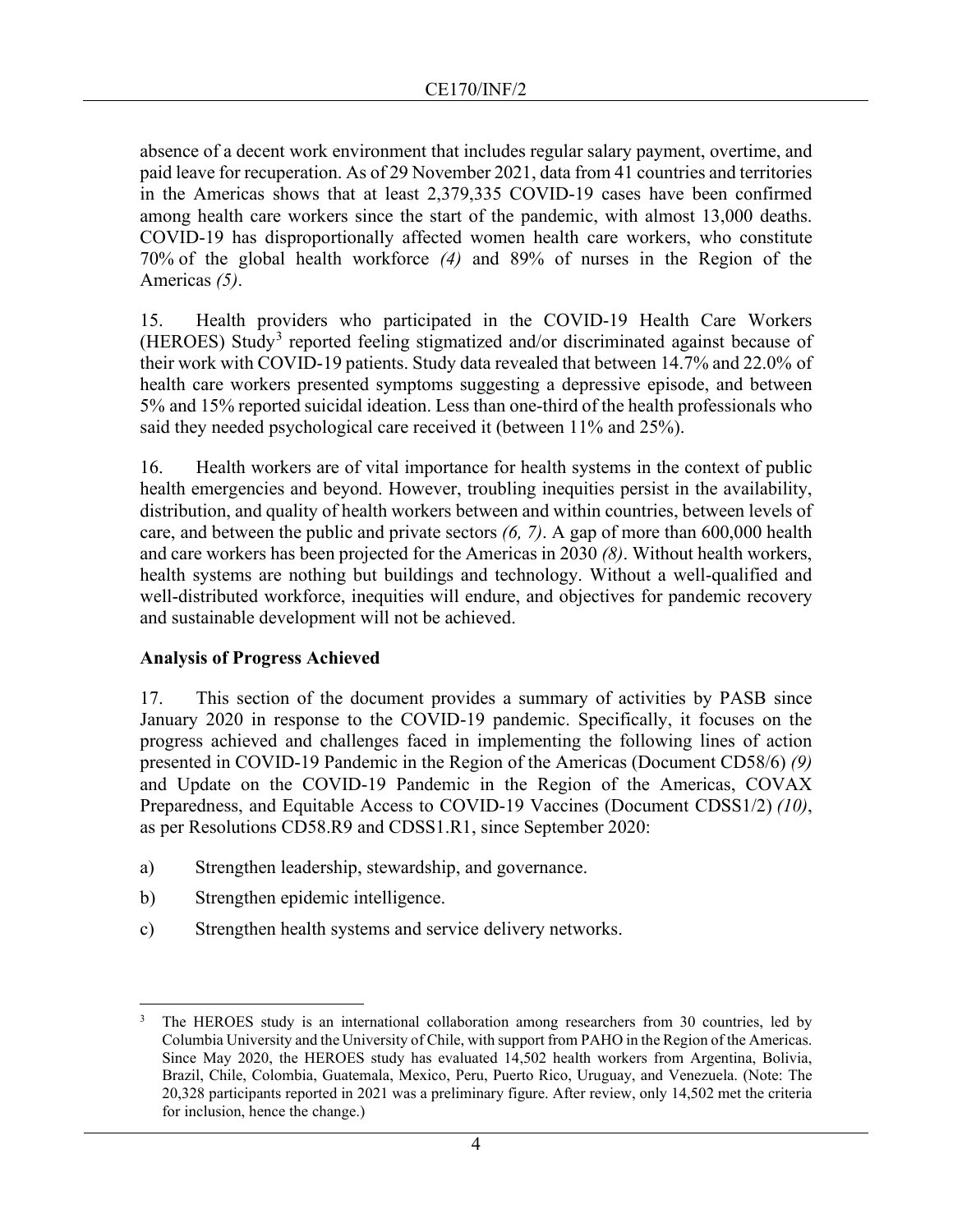- d) Strengthen emergency operations response and supply chain.
- e) Support introduction of and access to COVID-19 vaccines.

18. The full range of PASB activities on COVID-19 implemented up to 31 December 2021 can be found in two reports available on the PAHO website: Pan American Health Organization Response to COVID-19 in the Americas: January-December 2020 *(11)* and Pan American Health Organization Response to COVID-19: Up to 31 December 2021 *(12)*.

19. As of 2 May 2022, PASB has received over US\$ [4](#page-4-0)24 million<sup>4</sup> in financial contributions from a wide range of partners to support its response to the COVID-19 pandemic in the Americas. They include the governments of Belize, Canada, Colombia, Japan, Republic of Korea, New Zealand, Spain, Sweden, Switzerland, United Kingdom, and United States of America, as well as the European Union. The World Health Organization and its donors also made significant contributions. Other contributors include the Alma Jean Henry Charitable Trust, Caribbean Development Bank, Caribbean Confederation of Credit Unions, Central American Bank for Economic Integration, Corporación Andina de Fomento/Banco de Desarrollo de América Latina, Foundation for Innovative New Diagnostics, Fundación MAPFRE, Fundación Yamuni Tabush, Gavi, the Vaccine Alliance, Global Fund to Fight AIDS, Tuberculosis and Malaria, International Organization for Migration, Inter-American Development Bank (IDB), Mixed Fund for Technical and Scientific Cooperation Mexico-Spain, Rockefeller Foundation, United Nations (UN) Central Emergency Response Fund, United Nations Development Programme, United Nations Children's Fund (UNICEF), UN Development Coordination Office, UN Resident Coordinator's Office, UN Multi-Partner Trust Fund Office, UN Office for South-South Cooperation, World Bank Group, World Food Programme, and the World Health Organization Foundation, as well as individual donors to the PAHO COVID-19 Response Fund. The Organization's pandemic response also benefited from in-kind donations from Direct Relief, Facebook, Mary Kay Cosmetics, and Twitter, as well as strategic partnerships with Salomón Beda, Sony Music Latin, and Global Citizen. Details on these donations can be found on the PAHO website.<sup>[5](#page-4-1)</sup>

#### *Strategic Line of Action 1: Strengthen leadership, stewardship, and governance*

20. Since April 2020, PASB has been convening the ministers of health of the Americas for periodic briefings related to the COVID-19 pandemic. In national responses to the pandemic, health policy has moved beyond the health ministries, with leadership exerted by heads of state and heads of government. In general, effective national responses have been both holistic and agile, featuring centralized leadership, coordination across sectors and administrative levels, clear decision making mostly based on scientific advice, efforts to build trust of the population, and, most importantly, ability to change the course of action to confront the rapidly unfolding pandemic.

<span id="page-4-1"></span><span id="page-4-0"></span><sup>&</sup>lt;sup>4</sup> Unless otherwise indicated, all monetary figures in this report are expressed in United States dollars.<br><sup>5</sup> Available at: Available at:

[https://www.paho.org/en/topics/coronavirus-infections/coronavirus-disease-covid-19-pandemic/paho](https://www.paho.org/en/topics/coronavirus-infections/coronavirus-disease-covid-19-pandemic/paho-covid-19-response-fund)[covid-19-response-fund.](https://www.paho.org/en/topics/coronavirus-infections/coronavirus-disease-covid-19-pandemic/paho-covid-19-response-fund)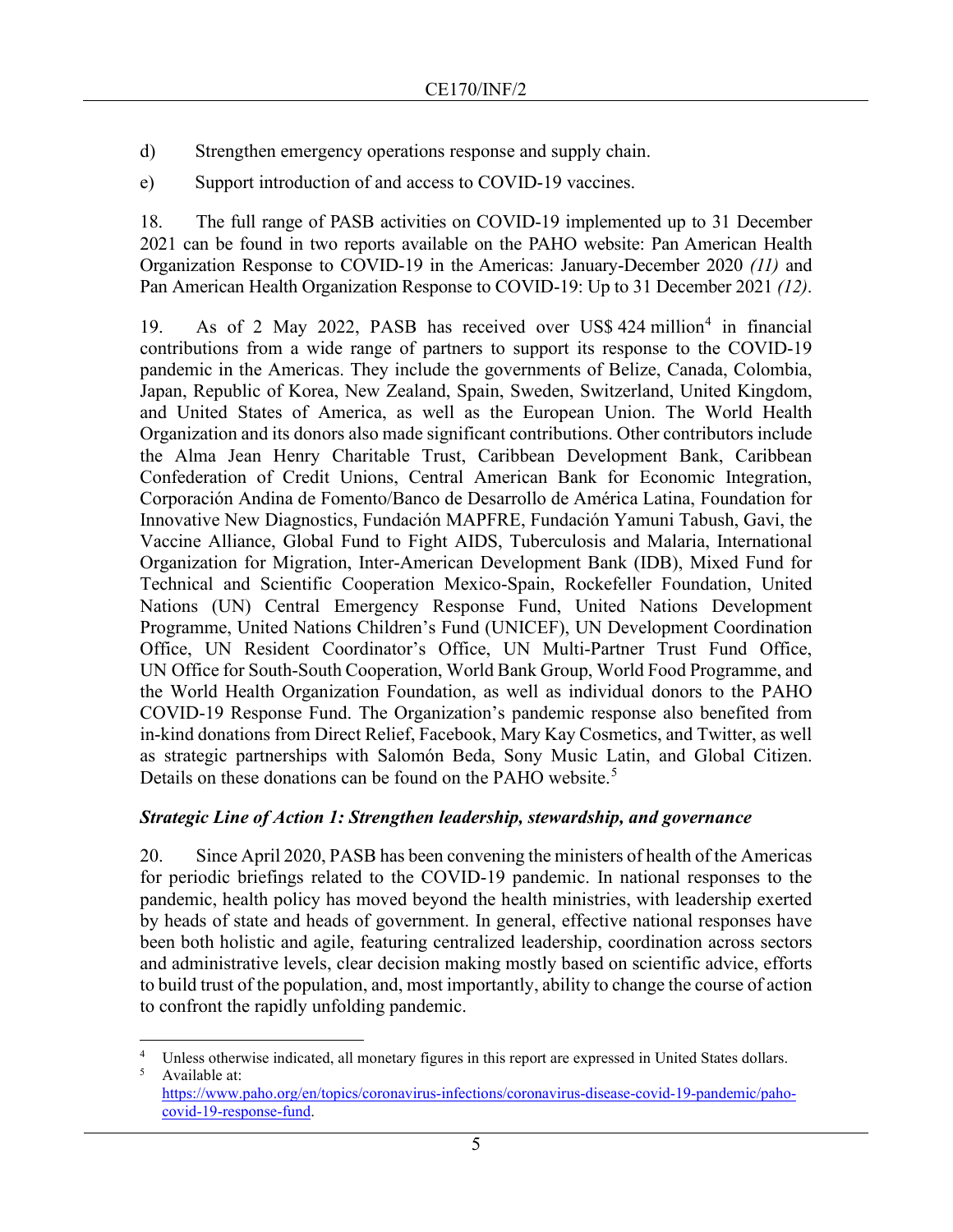21. PAHO Member States have in place diverse community-wide non-pharmaceutical measures to fight the pandemic. However, their introduction, adjustment, and discontinuation should be anchored in evidence or based on granular and multi-source data. Several measures, including the use of masks, lack a robust set of indicators that would facilitate more efficient risk communication and increase adherence by the population. Document CD58/6, COVID-19 Pandemic in the Region of the Americas *(9)*, calls for maintaining a whole-of-government and whole-of-society approach.

22. As of 10 May 2022, PASB has supported intra-action reviews in Argentina, Belize, Bolivia, Brazil, Chile, Ecuador, and Panama, using the methodology and tools prepared by the WHO Secretariat for Intra-Action Reviews in July 2020 *(13)* and April 2021 *(14)*. PASB will work with relevant WHO Collaborating Centers<sup>[6](#page-5-0)</sup> to support other countries and territories in this process, according to their interests and requests. The Bureau also supported Uruguay in documenting its response to COVID-19 *(15)*. The COVID-19 pandemic has highlighted aspects of the national response to public health emergencies that had not been highly visible before *(16).*

23. Since mid-2020, a public health approach to resuming non-essential international traffic has been the object of intense debate, at national and international levels. Non-essential travel is particularly critical for countries and territories whose economies are highly dependent on tourism. Accordingly, since July 2020, PASB has been publishing risk-based guidance to inform the decision-making process for resuming non-essential international travel *(17, 18)*. PASB also contributed to the WHO document Considerations for Implementing a Risk-Based Approach to International Travel in the Context of COVID-19 *(19)*.

24. The 11th meeting of the WHO Emergency Committee under the International Health Regulations (2005) regarding the COVID-19 pandemic that took place on Monday 11 April 2022 concurred that the pandemic remains a Public Health Emergency of International Concern. The WHO Director-General issued the Committee's advice to States Parties as Temporary Recommendations under the International Health Regulations (IHR) to lift international traffic bans and continue to adjust travel measures, based on risk assessments, and to not require proof of vaccination against COVID-19 for international travel as the only pathway or condition permitting international travel.<sup>[7](#page-5-1)</sup>

25. Within that context, the range of international travel-related measures implemented by the 35 PAHO Member States has been extremely broad and rapidly changing, relying

<span id="page-5-0"></span><sup>6</sup> CHI-23, Universidad del Desarrollo, Chile, WHO Collaborating Centre for the International Health Regulations (IHR); USA-359, Centers for Disease Control and Prevention (CDC), United States of America, WHO Collaborating Center for Implementation of IHR Core Capacities; USA-453, Johns Hopkins University, United States of America, WHO Collaborating Center for Global Health Security.

<span id="page-5-1"></span><sup>7</sup> Statement on the Eleventh Meeting of the International Health Regulations (2005) Emergency Committee regarding the Coronavirus Disease (COVID-19) Pandemic is available on the WHO website at: [https://www.who.int/news/item/13-04-2022-statement-on-the-eleventh-meeting-of-the-international](https://www.who.int/news/item/13-04-2022-statement-on-the-eleventh-meeting-of-the-international-health-regulations-(2005)-emergency-committee-regarding-the-coronavirus-disease-(covid-19)-pandemic)[health-regulations-\(2005\)-emergency-committee-regarding-the-coronavirus-disease-\(covid-19\)](https://www.who.int/news/item/13-04-2022-statement-on-the-eleventh-meeting-of-the-international-health-regulations-(2005)-emergency-committee-regarding-the-coronavirus-disease-(covid-19)-pandemic) [pandemic.](https://www.who.int/news/item/13-04-2022-statement-on-the-eleventh-meeting-of-the-international-health-regulations-(2005)-emergency-committee-regarding-the-coronavirus-disease-(covid-19)-pandemic)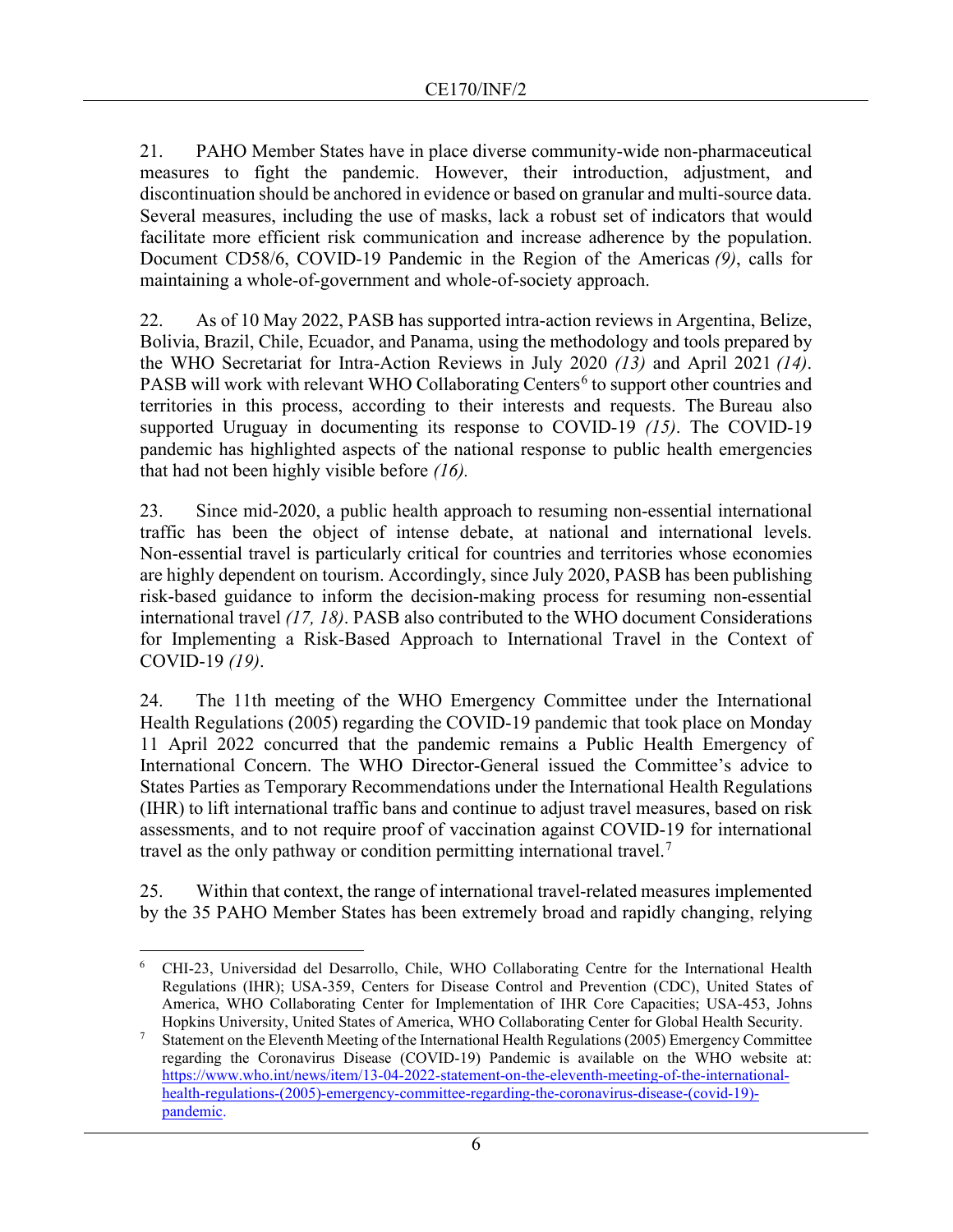at times on a complex set of measures. International travel-related measures adopted by Member States include a selective<sup>[8](#page-6-0)</sup> or general entry ban for conveyances or individuals; online registration of prospective travelers prior to departure; selective or subsidiary<sup>[9](#page-6-1)</sup> quarantine of incoming travelers; the presentation of proof of negative test results for the SARS-CoV-2 virus; testing incoming travelers for SARS-CoV-2 virus upon or after arrival; waiving of entry requirements for incoming travelers based on proof of previous SARS-CoV-2 virus infection, and/or proof of vaccination against COVID-19. As a general trend, Member States are easing or totally lifting restrictions for international travel. However, as of 10 May 2022, 15 Member States required proof of vaccination against COVID-19 as condition for entry, which is not consistent with the IHR provisions or the current Temporary Recommendations.

26. PASB has provided guidance *(20)*, in line with the United Nations *(21)*, emphasizing that "the single most significant step that countries can take to hasten the reopening of schools and education institutions is to suppress transmission of the virus to control national or local outbreaks."

27. Pursuant to World Health Assembly Resolution WHA73.1 *(22)*, the international community's response to the COVID-19 pandemic was the object of intense scrutiny by the Independent Oversight and Advisory Committee for the WHO Health Emergencies Programme  $(IOAC)$ , <sup>[10](#page-6-2)</sup> by the Review Committee on the Functioning of the International Health Regulations (2005) during the COVID-19 Response (COVID-19 IHR RC),<sup>[11](#page-6-3)</sup> and by the Independent Panel for Pandemic Preparedness and Response (IPPPR).<sup>[12](#page-6-4)</sup> A subset of the recommendations provided by both the IOAC (11 recommendations) and the IPPPR (six recommendations) explicitly addresses the response to the current COVID-19 pandemic by the WHO Secretariat and WHO Member States.

28. The overall future of governance to prepare for and respond to health emergencies is intertwined with the follow-up, by the 75th World Health Assembly, on Decision EB150(6) regarding the prospective establishment of a Standing Committee on Pandemic and Emergency Preparedness and Response *(23)*.

29. PASB, working in coordination with ministries of health and in collaboration with academic institutions, nongovernmental organizations (NGO), community and civil society organizations, and local governments, provided ongoing support to countries and territories to implement targeted interventions for populations in situations of vulnerability,

<span id="page-6-0"></span><sup>8</sup> "Selective" means based on the geographic origin of the journey of the incoming conveyance or traveler.

<span id="page-6-1"></span><sup>&</sup>quot;Subsidiary" means the requirement is applied only if other entry requirements are not met by the incoming traveler.

<span id="page-6-2"></span><sup>&</sup>lt;sup>10</sup> Information about the Independent Oversight and Advisory Committee for the WHO Health Emergencies Programme is available at: [https://www.who.int/groups/independent-oversight-and-advisory-committee.](https://www.who.int/groups/independent-oversight-and-advisory-committee)

<span id="page-6-3"></span><sup>&</sup>lt;sup>11</sup> Information about the Review Committee on the Functioning of the International Health Regulations (2005) during the COVID-19 Response is available at:

<span id="page-6-4"></span>[https://www.who.int/teams/ihr/ihr-review-committees/covid-19.](https://www.who.int/teams/ihr/ihr-review-committees/covid-19)<br><sup>12</sup> Information about the Independent Panel for Pandemic Preparedness and Response is available at:

[https://theindependentpanel.org/.](https://theindependentpanel.org/)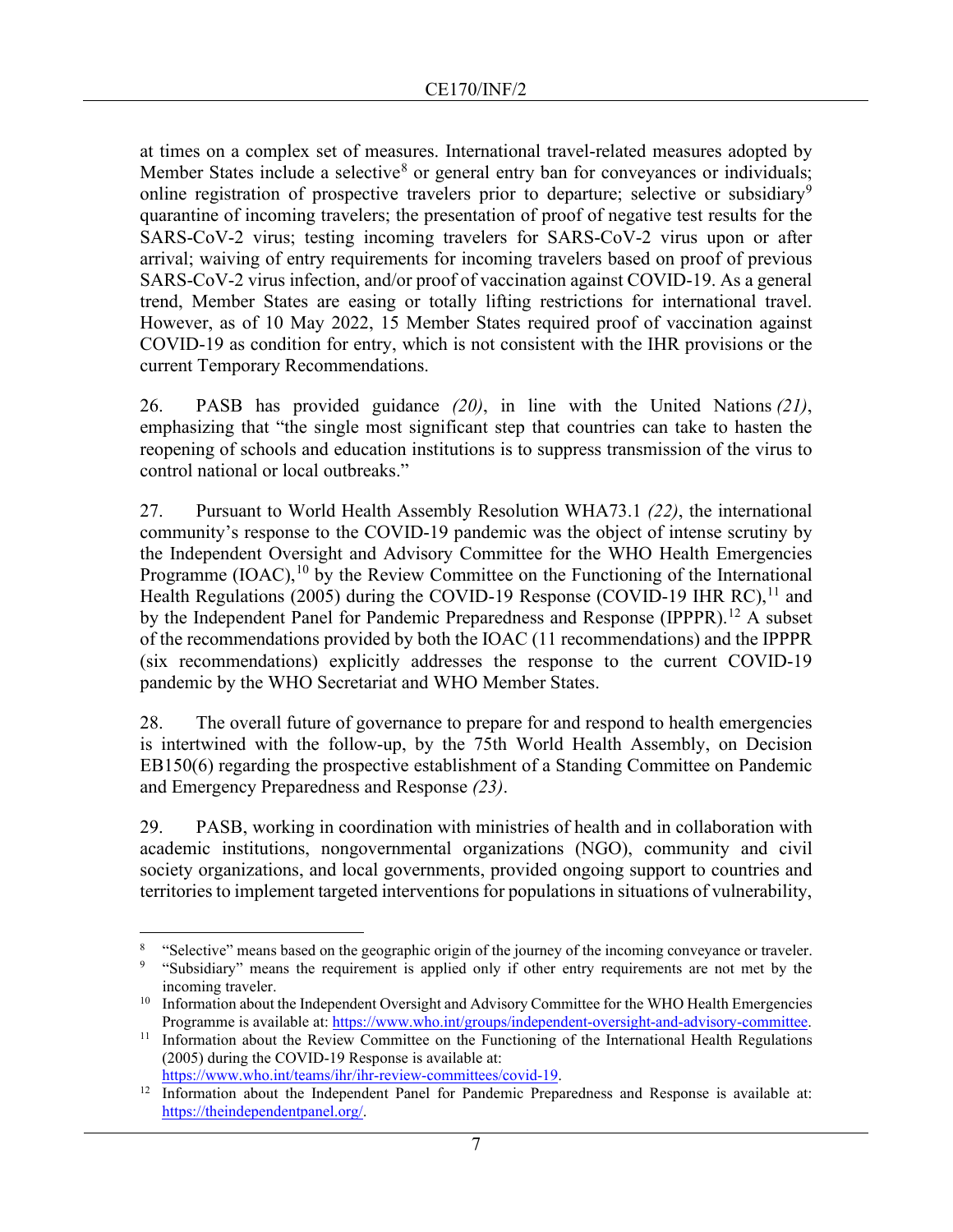including for clinical care, vaccination, and public health and social measures. The groups in situations of vulnerability targeted were, among others, urban deprived populations, indigenous populations, youth, LGTBI+ people, disabled people, informal workers, people living in informal settlements, migrants, children, and inmates.

30. In relation to the implementation of non-pharmacological public health measures, during the latter half of 2021 PASB provided targeted support to 19 countries and territories, guided by the PAHO publication Guidance for Implementing Non-Pharmacological Public Health Measures in Populations in Situations of Vulnerability in the Context of COVID-19 *(24)*. These interventions reinforced the importance of community participation and the key role of civil society organizations (CSO). In fact, according to a PASB mapping of 404 CSOs from all Latin American and Caribbean (LAC) countries, CSOs deployed a myriad of actions to face the pandemic, addressing communication, public health, biomedical, and social issues and often demonstrating capacities beyond those shown in their mission statements. Given that markets are an important point of transmission in many countries, PASB developed and published Recommendations to Prevent COVID-19 Transmission at Food Fairs and Markets *(25)* and supported their targeted implementation in Nicaragua y Peru.

31. PASB has been providing longstanding support to countries and territories to implement and/or strengthen their disaster/emergency coordination mechanisms. By the end of 2021, 32 countries and territories in the Region had reported having a national committee for health disaster/emergency response and an Emergency Operations Center (functioning in 30 of them and in the process of being activated in the other two). Twenty-six countries have a national multidisciplinary health emergency response team. Intra- and intersectoral coordination mechanisms for emergency and disaster response have been key to pandemic response in the health sector at the national, subnational, and local levels. The increase in interaction between the different technical entities, planning entities, health services networks, and logistical-operational areas reaffirms the importance of having spaces, procedures, methods, and tools for collecting and analyzing information for surveillance and response to health emergencies and disasters.

32. In September 2021, the 59th Directing Council of PAHO approved the Strategy for Building Resilient Health Systems and Post-COVID-19 Pandemic Recovery to Sustain and Protect Public Health Gains (Document CD59/11) *(26)*. This strategy recognizes the significant impact the pandemic has had on health, lives, and livelihoods in the Americas and outlines actions required by Member States to address the systemic and structural deficiencies in health systems and emergency preparedness and response. Similarly, the strategy emphasizes the need to strengthen leadership, stewardship, and governance through a renewed focus on the essential public health functions (EPHF). As of 30 April 2022, PASB has supported 10 countries in conducting multisectoral participatory exercises to measure institutional capacities based on the renewed EPHF framework launched in 2020.

33. Public domestic resources are expected to continue bearing most of the burden for the health sector response to COVID-19 in the Region. Despite an estimated contraction of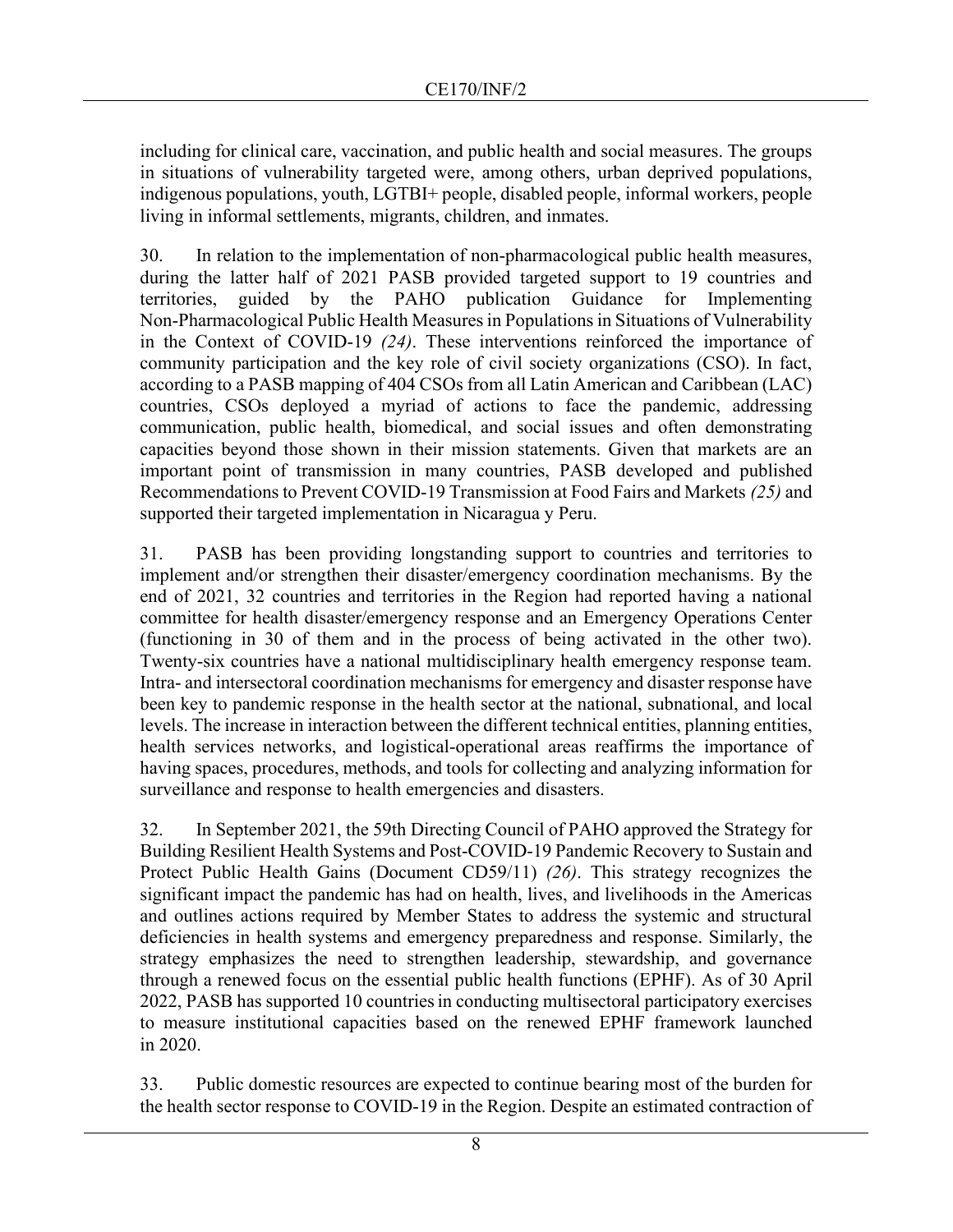7.7% of gross domestic product (GDP), which contributed to a decline in tax revenues of 0.5 percentage point of GDP in 2020, Latin America reached the highest level of total central government spending since 1950, at 24.7% of GDP *(27)*. [13](#page-8-0) Additionally, to complement domestic resources, several international financial institutions and other donors have provided funding opportunities to countries in the Region. Examples include *a)* the World Bank's COVID-19 Fast Track Facility (\$242.5 million approved for 12 countries) and dedicated funding for COVID-19 vaccination (\$1.3 billion approved for eight countries); *b)* the Inter-American Development Bank's operational response to COVID19 (immediate public health response funds of \$886 million approved for 11 countries); *c)* the Global Fund's COVID-19 response mechanism (\$61 million base allocation to 19 countries and six multi-country projects); and *d)* Gavi/COVAX Facility support for vaccine delivery (\$775 million globally, beyond vaccine procurement).<sup>[14](#page-8-1)</sup>

# *Strategic Line of Action 2: Strengthen epidemic intelligence*

34. An essential part of the Bureau's response has been to work with countries to strengthen their surveillance systems. PASB continued to conduct Event-Based Surveillance (EBS) while also supporting countries to boost their Indicator-Based Surveillance (IBS). This joint approach improved the capacity of surveillance systems to detect COVID-19 cases. It also facilitated the detection of specific risk factors and vulnerabilities among indigenous and Afro-descendant populations in the context of the COVID-19 pandemic. $15$ 

35. The importance of continued surveillance of influenza viruses is well recognized, given their epidemic and pandemic potential. Accordingly, PASB has worked closely with Member States for over a decade to develop and strengthen a regional surveillance network, the Severe Acute Respiratory Infections network (SARInet). Based on sentinel sites, it detects influenza and other respiratory viruses and characterizes them genetically, clinically, and epidemiologically.<sup>[16](#page-8-3)</sup> In this network, influenza-like illnesses (ILI) and severe acute respiratory infections (SARI) are detected and reported in primary health care centers and in hospitals. Together with Member States, PASB has stepped up efforts since 2021 to fully integrate COVID-19 into this ongoing sentinel surveillance system of influenzas and other respiratory viruses. To date, 25 countries have integrated COVID-19 surveillance into their SARI/ILI surveillance systems. Such integration is necessary to guarantee the medium- and long-term sustainability of COVID-19 transmission monitoring in countries and throughout the Region.

36. PASB supported expansion of the Epidemic Intelligence from Open Sources (EIOS) platform to five countries in the Region to enhance their capacity for Event-Based

<span id="page-8-0"></span><sup>&</sup>lt;sup>13</sup> The statistic refers to 16 countries of Latin America, as shown in Figure I.6 of the source.

<span id="page-8-2"></span><span id="page-8-1"></span><sup>&</sup>lt;sup>14</sup> WHO Vaccine Deployment Coordination Group, update 12 May 2021 [unpublished internal document].<br><sup>15</sup> Epidemiological updates have been developed to address COVID-19 among indigenous people. The most

recent was published 2 December 2021. Available at: [https://www.paho.org/en/epidemiological-alerts-and-updates.](https://www.paho.org/en/epidemiological-alerts-and-updates)

<span id="page-8-3"></span><sup>&</sup>lt;sup>16</sup> The reports are available at: [https://www.PABS.org/en/influenza-situation-report;](https://www.paho.org/en/influenza-situation-report) https://www.paho.org/en/influenza-situation-report.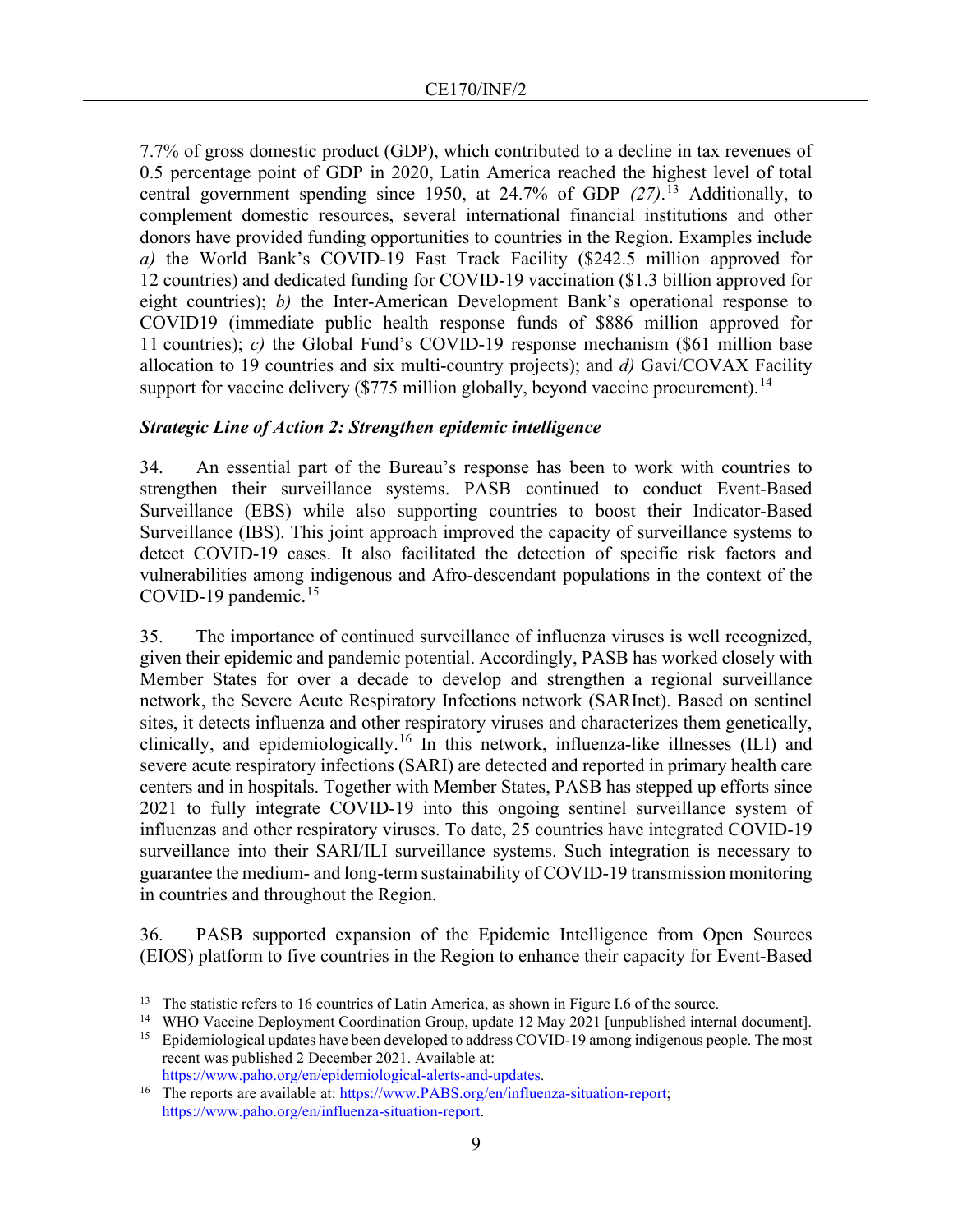Surveillance of COVID-19 and other emerging infectious diseases. The EIOS platform enables multiple communities of users to share and collaboratively assess information about outbreak events in real time, which enhances the capacity to conduct ongoing risk assessment at the regional, national, and subnational levels.

37. PASB has developed a Geo-Hub<sup>[17](#page-9-0)</sup> for the Region to provide public health modeling and mapping tools for surveillance and monitoring of pandemics. The regional Geo-Hub includes a series of dashboards and epidemiological data updated daily. It also comprises four subregional and 56 country/territory geo-hubs for the Americas. In addition, the public can consult PAHO's interactive dashboard showing the cumulative numbers of cases and deaths, cumulative incidence rates for cases and deaths, and several other epidemiological indicators reported by countries and territories. This real-time information has been crucial in supporting countries with their preparedness and response and in promoting international coordination and awareness of the situation in the Region.

38. Tracking, analyzing, and forecasting epidemiological trends is key to an effective response. PASB produced its first epidemiological alert on the novel coronavirus on 16 January 2020. Between that date and 31 March 2022, it has disseminated 47 epidemiologic updates and alerts on the regional and subregional epidemiological situation and related COVID-19 topics. Weekly reports are published with surveillance indicators for SARS-CoV-2 as well as influenza and other respiratory viruses. As of 31 March 2022, 38 of the 56 countries, territories, and areas in the Americas have reported this data. Meanwhile, PASB continues to analyze trends in the Region, particularly through the collection of COVID-19 nominal case data. As of 31 March 2022, approximately 69% of cases and 50% of deaths were captured for analysis.

39. Seroprevalence studies have provided valuable data on how the virus has spread since the onset of the pandemic. In November 2020 PASB launched a dashboard<sup>[18](#page-9-1)</sup> with seroprevalence studies in Latin America and the Caribbean, giving details on the study design, sampling method, sample sizes, and other relevant information about individual studies. Updating of this dashboard was discontinued in July 2021, but PASB continues to coordinate with WHO to upload information for the Americas to the global dashboard.<sup>[19](#page-9-2)</sup>

40. In collaboration with GOARN, the Global Outbreak Alert and Response Network, PASB trained 35 countries and territories to use the Go.Data app. The app, developed by WHO and partners, supports investigation and management of cases, follow-up of contacts, and real-time visualization of chains of transmission. Twenty-four countries and territories have downloaded and installed the system, but only 17 are currently using it actively.

41. Laboratory-based surveillance, necessary to monitor COVID-19 disease trends, relies on data produced in clinical and/or public health laboratories. To strengthen laboratory diagnostics capacity, PASB has supported countries and territories with data

<span id="page-9-1"></span><span id="page-9-0"></span><sup>17</sup> Available at: [https://paho-covid19-response-who.hub.arcgis.com/.](https://paho-covid19-response-who.hub.arcgis.com/)

Available at: [https://ais.paho.org/phip/viz/COVID-19Seroprevalence.asp.](https://ais.paho.org/phip/viz/COVID-19Seroprevalence.asp)

<span id="page-9-2"></span>Available at: [https://serotracker.com/en/Explore.](https://serotracker.com/en/Explore)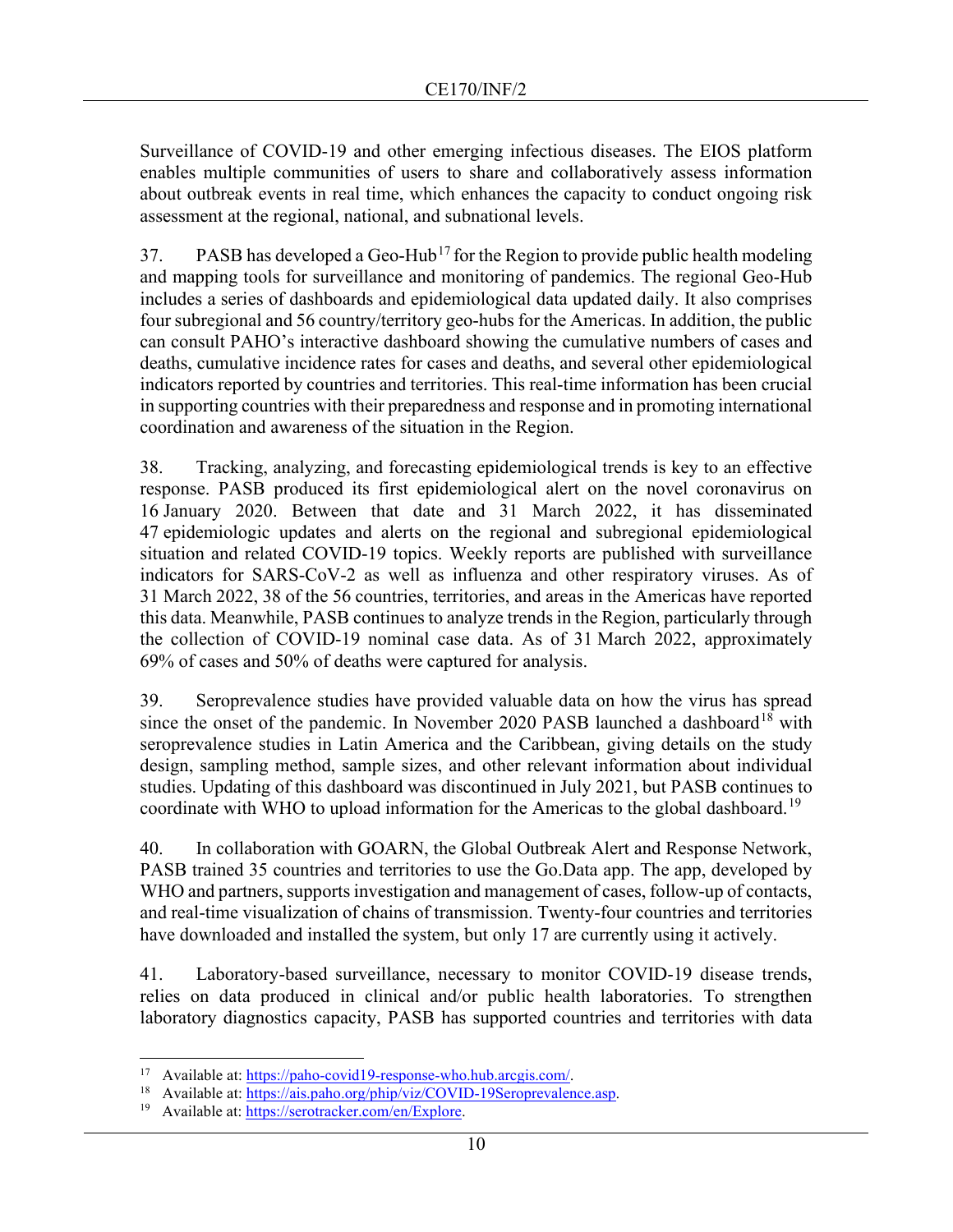review, virtual trainings, troubleshooting sessions, and support to ensure the availability of validated tests and SARS-CoV-2 reference molecular assays. The Americas was the first WHO region to provide its Member States with laboratory diagnostic kits, and by the first quarter of 2020 all 35 Member States had the capacity for molecular diagnostic testing for SARS-CoV-2. Early in the pandemic, PASB also activated the public health laboratory network in the Region, including specialized referral laboratories with demonstrated expertise in the molecular detection of respiratory viruses. As of 31 March 2022, PASB has provided approximately 693,900 swabs and sampling kits, along with other critical material and laboratory supplies such as primers, probes, plastic materials, and reagents, for over 11.3 million reactions/tests to more than 35 countries and territories. Additionally, PASB has provided more than 3,474,000 antigen-detecting rapid diagnostic tests (Ag-RDT) as part of the strategy to increase diagnostic capacity, including in remote areas. Member States have also procured almost 11.3 million reactions/tests through the PAHO Regional Revolving Fund for Strategic Public Health Supplies (the PAHO Strategic Fund).

42. Created in March 2020 by PASB together with Member States and partners, the COVID-19 Genomic Surveillance Regional Network (COVIGEN) has been an indisputable asset for the timely characterization of viral circulation when VOCs emerge.<sup>[20](#page-10-0)</sup> PASB continues to work closely with laboratories in the Region to further develop national molecular sequencing capabilities, or, for those countries without such in-country capacities, to refer specimens for sequencing to regional reference laboratories. As of 31 March 2022, 30 countries and territories are participating in the network, and over 314,000 SARS-CoV-2 specimens from LAC Member States have been sequenced. In addition to the two original laboratories in Brazil and Chile, six regional reference laboratories in Colombia, Costa Rica, Mexico, Panama, Trinidad and Tobago, and the United States of America have been added since 2020, resulting in optimal coverage for all subregions.

# *Strategic Line of Action 3: Strengthen health systems and service delivery networks*

43. Response to the COVID-19 pandemic requires health services to deliver patient care that is coordinated and integrated across the different levels of complexity, with availability of an uninterrupted supply of medicines and devices at all health care facilities, including those in remote areas. Many countries and territories in the Region have been challenged to deliver health services in this manner, even though all have implemented measures to expand the capacities of health services networks for effective management of COVID-19 patients and for the continuity of essential health services. Measures have included expansion, redeployment, and training of human resources, procurement of essential commodities, budgetary allocations, and innovations in service delivery modalities. PASB has provided various types of ongoing support to countries and territories to implement these measures, including deployment of personnel and/or supplies to 40 countries and territories in the Region. The Bureau has provided technical guidance,

<span id="page-10-0"></span><sup>&</sup>lt;sup>20</sup> Information on the COVID-19 Genomic Surveillance Regional Network is available at: [https://www.paho.org/en/topics/influenza-and-other-respiratory-viruses/covid-19-genomic-surveillance](https://www.paho.org/en/topics/influenza-and-other-respiratory-viruses/covid-19-genomic-surveillance-regional-network)[regional-network.](https://www.paho.org/en/topics/influenza-and-other-respiratory-viruses/covid-19-genomic-surveillance-regional-network)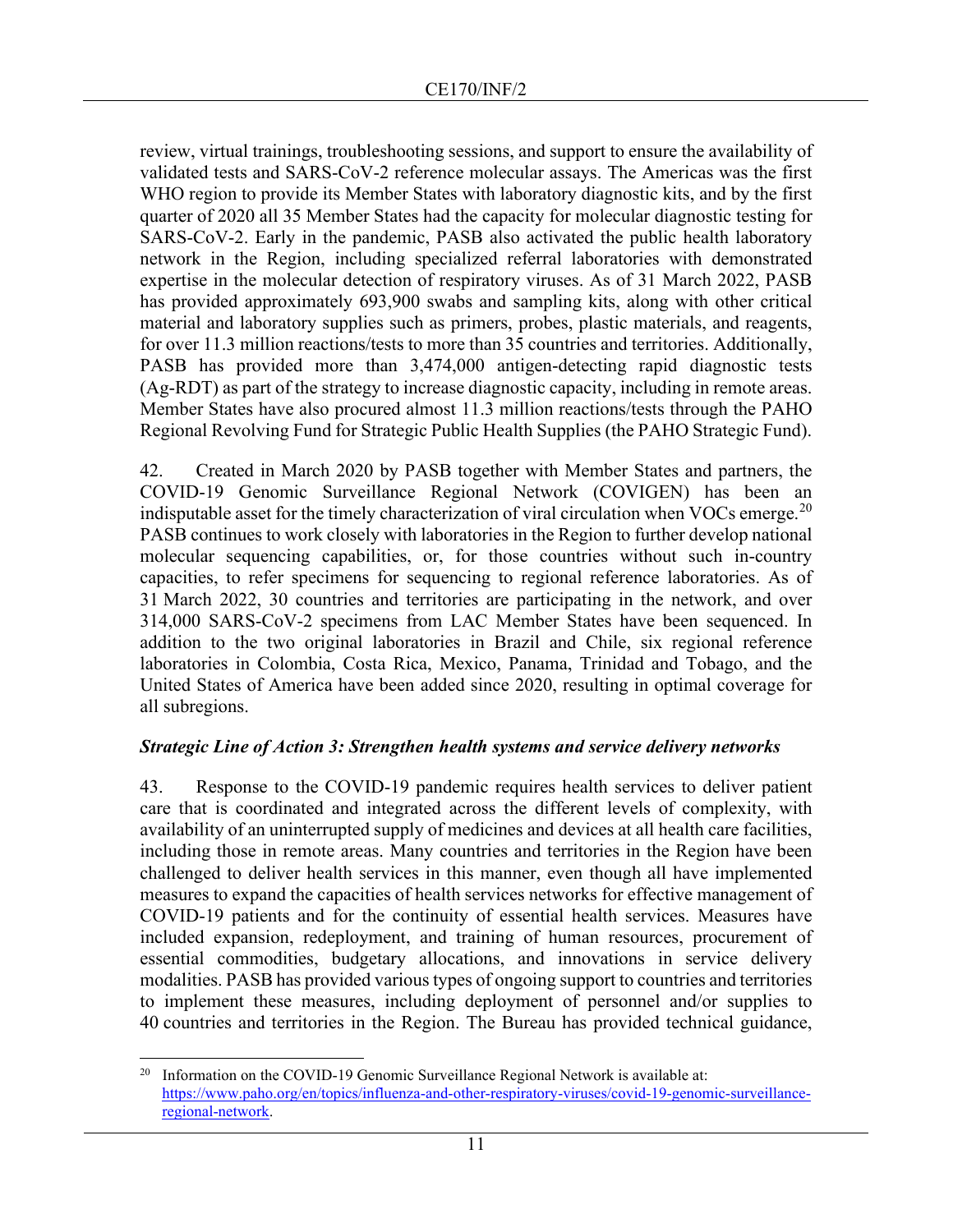training, and sharing of experiences to all countries and territories as needed for the reorganization of health services and the expansion/strengthening of capacities to respond to the COVID-19 pandemic. From the start of the pandemic through 26 April 2022, the Virtual Campus for Public Health has offered 36 courses related to COVID-19 in different languages; these have been used by 43 countries and territories in the Americas, enrolling 1,170,635 participants. PASB has also trained more than 70,000 health workers in various areas related to case management and therapeutics.

44. The first level of care plays a critical role in identification of COVID-19 cases, containment of expansion of cases, timely management of ambulatory cases in the community, and continuity of essential health services. All 28 countries and territories responding to the above-mentioned WHO pulse survey are implementing actions to mitigate disruptions in the provision of essential health services and promote service recovery *(28)*. These include recruitment of additional health personnel, redistribution of tasks, and optimization of roles (84% of countries and territories); procurement of surge commodities (84%); community communications (80%); and provision of home-based care and telemedicine (67%). PASB provided guidance, facilitated the sharing of experiences, and monitored the continuity of essential health services through implementation of the WHO pulse survey.

45. The pandemic is having a major impact on the mental health of populations in the Americas. Studies show high rates of depression and anxiety, among other psychological symptoms, particularly among women, young people, people with preexisting mental health conditions, health workers, and people living in vulnerable conditions. Yet mental health services in the Region continue to be severely disrupted. As of 31 December 2021, 47% of countries and territories reported disruptions to services for mental, neurological, and substance use disorders, compared to 60% one year earlier (at that time, mental, neurological, and substance use services were experiencing the highest rate of disruption of all essential health services categories). Since 2020, PASB has provided ongoing technical cooperation to countries and territories in key areas related to mental health and psychosocial support (MHPSS). This has included support to 24 countries and territories in advancing their MHPSS coordination mechanisms, to 20 countries and territories in delivering remote MHPSS interventions, and to 24 countries and territories in implementing the mhGAP strategy and plans. PASB developed a suite of technical and communications materials to address MHPSS during COVID-19 for the general population and for vulnerable groups, including frontline and health workers, and facilitated training and capacity building on MHPSS through virtual courses and more than 70 webinars. PASB is also promoting comprehensive reforms of mental health services under the WHO Special Initiative for Mental Health. Paraguay is already participating, and PASB provided technical support for Argentina's inclusion. As part of this process, Argentina has launched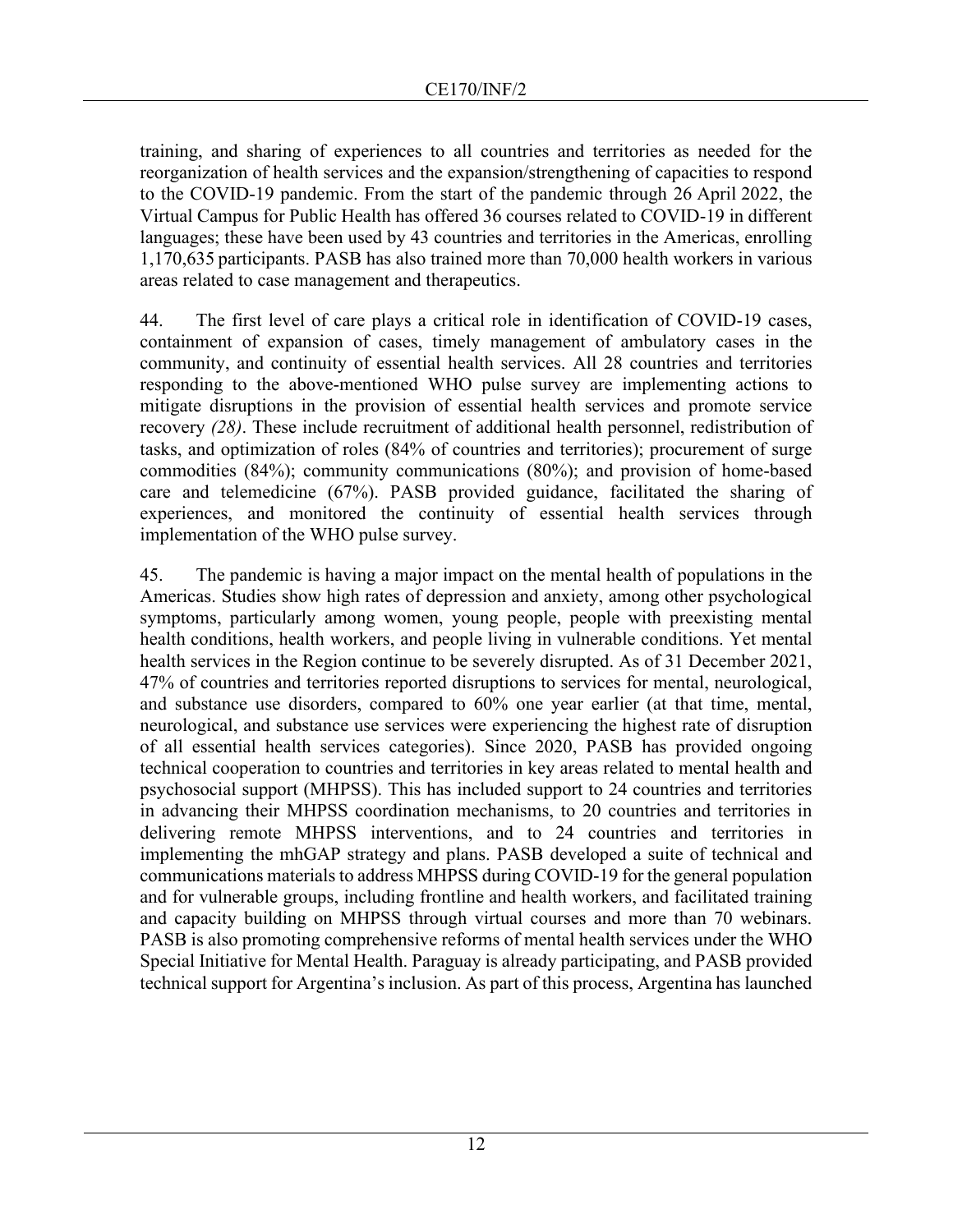a new national strategy to address mental health and substance abuse.<sup>[21](#page-12-0)</sup> Finally, the Bureau launched the High-level Commission on Mental Health and COVID-19 on 6 May 20[22](#page-12-1).<sup>22</sup>

46. Between March 2020 and September 2021, when countries were facing peaks in cases, 10 countries and territories in the Region had a total increase of 55,157 intensive care unit (ICU) beds. This increase represented a 108% growth in critical care capacity. As of 30 April 2022, the increase compared to March 2020 dropped to 86%, showing that countries are adjusting their capacity according to the pandemic peaks. ICU occupancy rates also varied, from 59% in March 2020 to 58% in September 2021 to 32% in April 2022, remaining above 80% in many countries for several months but decreasing significantly over time. It is noteworthy that the national average ICU occupancy rates of the countries differ considerably from the rates in capital and large cities. For example, in April 2022 Brazil reported a national ICU occupancy rate of 30%, but Rio de Janeiro had a rate of 83%. Mexico reported an overall occupancy of 3%, but Mexico City was at 45%.

47. The demand for ICU beds during the pandemic has lasted longer than expected, resulting in limitations to the supply of COVID-19 services. Actions to adapt the intensive care supply in different countries have responded to factors such as the availability of human resources and the severity of the pandemic. In general, two scenarios have been observed. Some countries significantly increased intensive care beds and kept them available to respond to the variations of the pandemic, thus generating temporary spaces with low occupancy. Other countries progressively adapted according to the peaks of the pandemic, modulating the number of beds and maintaining optimal occupancies above 80% of installed capacity. Both scenarios required *a)* a high financial investment for technological adaptation and *b)* a maximum use of specialized human resource capacity. The ability to reduce or expand the supply of services, as needed, can have substantially different results in terms of the consumption of human, technical, and material resources, thus affecting the ability to sustain the response indefinitely.

48. PASB has continued to provide guidance for the expansion of hospital services and critical care capacity, including estimates of hospital capacity requirements, planning of resources needed, management of critical beds, and coordination of care, to respond to the surge of COVID-19 patients. Virtual missions were also conducted to support countries and territories whose hospitals found themselves at a breaking point amid the COVID-19 surge. In those countries and territories, a key mitigation strategy has been the mobilization of Emergency Medical Teams and/or technical guidance within the Emergency Medical Teams (EMT) and Alternative Medical Care Sites (AMCS) strategy.

49. The role of Emergency Medical Teams and Alternative Medical Care Sites is recognized as key to the expansion of capacity to meet needs created by the exponential increase in patients due to COVID-19. PASB has therefore provided guidance, training, and recommendations *(29)* to support countries and territories in establishing

<span id="page-12-0"></span><sup>&</sup>lt;sup>21</sup> Information from:  $\frac{https://www.who.int/initatives/who-specificinititative-for-mental-health.$ <sup>22</sup> Information from:

<span id="page-12-1"></span>Information from: [https://www.paho.org/en/events/launch-high-level-commission-mental-health-and-covid-19.](https://www.paho.org/en/events/launch-high-level-commission-mental-health-and-covid-19)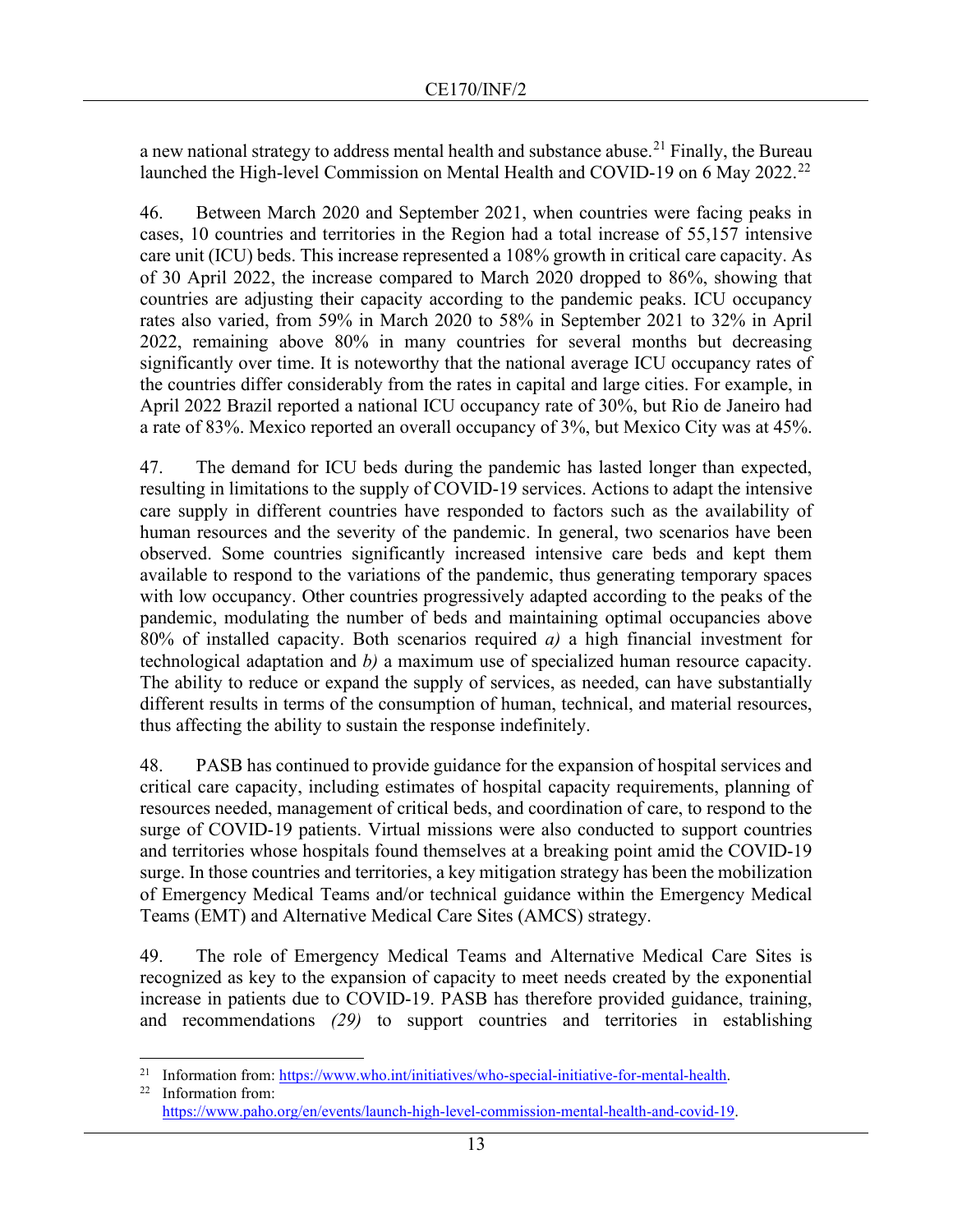comprehensive medical surge capacity response within their national health services networks. From the start of the pandemic up to 6 May 2022, 24 countries reported 300 national EMTs deployed as well as 393 AMCS made operational, providing a total of 50,526 inpatient beds and 2,285 critical care beds. In addition, there have been 59 regional EMT missions supporting countries in clinical care and COVID-19 vaccination efforts, with a strong focus on providing access to migrants and indigenous populations in border and remote areas. EMTs and AMCS also played important roles in major concurrent emergencies, such as Hurricanes Eta and Iota, which impacted Colombia and some Central American countries in 2020, and the August 2021 earthquake in Haiti. In Haiti, PASB supported the Ministry of Health to activate medical coordination and information cells (CICOM) and coordinate the deployment of 18 international EMTs who treated more than 35,000 patients. PASB works with its partners and the regional network of EMT focal points to coordinate local responses and compliance with COVID-19 recommendations.

50. PASB created an Oxygen Technical Group (OTG) to evaluate limitations experienced by countries and territories that have seen an increase in the number of patients requiring oxygen support therapy during the pandemic. The OTG provides 21 countries and territories with comprehensive technical support, including locally adapted recommendations, covering clinical approaches, organization of health services (optimizing existing infrastructure, strengthening technical capacities, and working in integrated networks), capacity building, and assessment of local capacities. The OTG has also developed multimedia packages<sup>[23](#page-13-0)</sup> and guidance documents  $(30, 31)$  to promote recommendations with good practices for using medical oxygen effectively and optimizing the adoption and procurement of pressure swing adsorption (PSA) oxygen plants.

51. PASB has developed Workforce Planning Surge Capacity tools for COVID-19. It has also supported countries to initiate policy dialogue about task-sharing plans and the management and regulation of health professionals to better confront COVID-19, and to build capacity in medical and nursing faculties to expand the roles of doctors and nurses in primary care. Many countries have promulgated legal and normative tools for the management of human resources for health. The availability and safety of health care workers has been a critical factor in expanding services to respond to the pandemic and in making adaptations to ensure the continuity of essential services.

52. Reinforcing compliance with standard and transmission-based precautions, including hand hygiene practices, use of PPE, and cleaning and disinfection of medical devices, has been a priority for countries and territories and for PASB from the onset of the pandemic. As of 25 April 2022, 33 countries and territories continued to report having a national IPC program along with water, sanitation, and hygiene (WASH) standards in health care facilities. In 2021, PASB updated guidelines on assessment of IPC practices for COVID-19 isolation areas in health care facilities and provided virtual country

<span id="page-13-0"></span> $23$  Curso básico para la planificación y gestión del oxígeno medicinal, available at: [https://www.campusvirtualsp.org/es/curso/curso-basico-para-la-planificacion-y-gestion-del-oxigeno](https://www.campusvirtualsp.org/es/curso/curso-basico-para-la-planificacion-y-gestion-del-oxigeno-medicinal)[medicinal;](https://www.campusvirtualsp.org/es/curso/curso-basico-para-la-planificacion-y-gestion-del-oxigeno-medicinal) and Infografía: Uso sostenible del oxígeno en 10 videos, available at: [https://www.paho.org/es/documentos/infografia-uso-sostenible-oxigeno-10-videos.](https://www.paho.org/es/documentos/infografia-uso-sostenible-oxigeno-10-videos)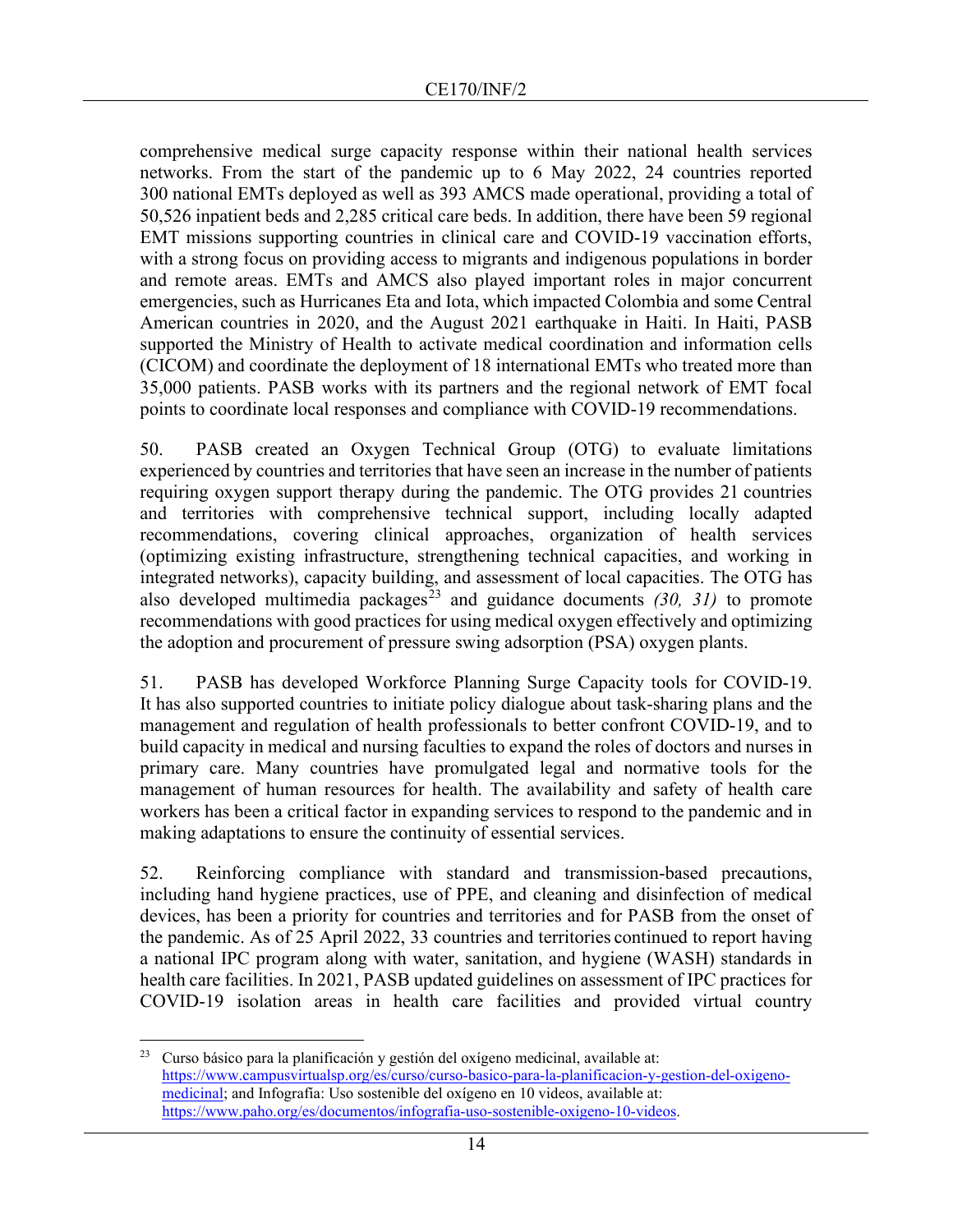assessment<sup>[24](#page-14-0)</sup> of IPC core components  $(32)$ . Additionally, PASB launched medPPE, a mobile application that provides detailed information on the personal protective equipment that health personnel should use depending on their role, workplace, and level of exposure. PASB is also supporting some countries to enhance their respiratory protection programs with the provision of guidelines, supplies, and training. As of 25 April 2022, PASB has provided IPC training sessions to more than 22,000 people, including IPC practitioners, health care workers, logisticians, hospitality workers, and others at higher risk of exposure to COVID-19.

53. In response to the rapidly evolving nature of the COVID-19 pandemic and the accumulating scientific research, PASB has implemented an agile and adaptive knowledge translation mechanism to identify, synthetize, and disseminate the best available evidence for rapid decision making and to provide guidance on clinical management for all phases of the disease (critical and severe disease care, mild and moderate disease care, and homebased care) *(33, 34)*. Although the Region has seen an increase in cases with the new variants, the foundation of clinical care remains the same. Most countries and territories are adapting/aligning and implementing the PAHO/WHO guidelines for the clinical management of patients according to disease severity and the local context.

54. To address the evidence gap and strengthen decision making, PASB has continually updated and compiled the best available evidence on the efficacy and safety of therapeutics *(35)*. [25](#page-14-1) The Bureau has issued guidelines for managing patients with COVID-19, and has provided support to improve uptake at all levels of care. PASB has also supported the strengthening of national rapid evidence-informed mechanisms and has provided guidance to address the use, outside of research settings, of pharmaceutical interventions not proven safe and efficacious for COVID-19. These interventions, which may not be beneficial and may even harm patients, raise ethical concerns. The Bureau's conceptualization of ethical criteria and recommendations for the ethical use of unproven interventions for COVID-19 *(36)* has been adopted by WHO for emergencies beyond the current pandemic *(37).* Finally, countries and territories are funding and promoting research in a variety of disciplines to address the pandemic *(38, 39)* [26](#page-14-2) and have taken action to establish strategies and procedures to streamline ethics review *(40).* Yet the ethical oversight of ongoing COVID-19 research is still challenging, primarily due to the number of studies to oversee and the volume of emerging evidence. PASB has led a Region-wide reflection on the lessons learned from COVID-19 to strengthen the Region's capacity to conduct research ethically in future emergencies. These lessons, along with the Region's

<span id="page-14-0"></span><sup>24</sup> In Belize, The Bahamas, and Turks and Caicos.

<span id="page-14-1"></span><sup>&</sup>lt;sup>25</sup> This 35th edition of the evidence review includes 588 randomized control trials and examines 185 therapeutic options.

<span id="page-14-2"></span><sup>&</sup>lt;sup>26</sup> The following countries and territories have registered clinical trials or observational studies in the WHO International Clinical Trials Registry Platform: Argentina (13), Bahamas, Barbados, Belize, Bolivia (2), Brazil (41), Canada (64), Chile (8), Colombia (13), Costa Rica (2), Cuba (13), Curaçao, Dominica, Dominican Republic, Ecuador (5), El Salvador, Grenada, Guatemala, Haiti, Honduras (3), Jamaica, Mexico (25), Montserrat, Paraguay, Peru (9), Saint Kitts and Nevis, Saint Lucia, Trinidad and Tobago, United States of America (395), Uruguay, and Venezuela.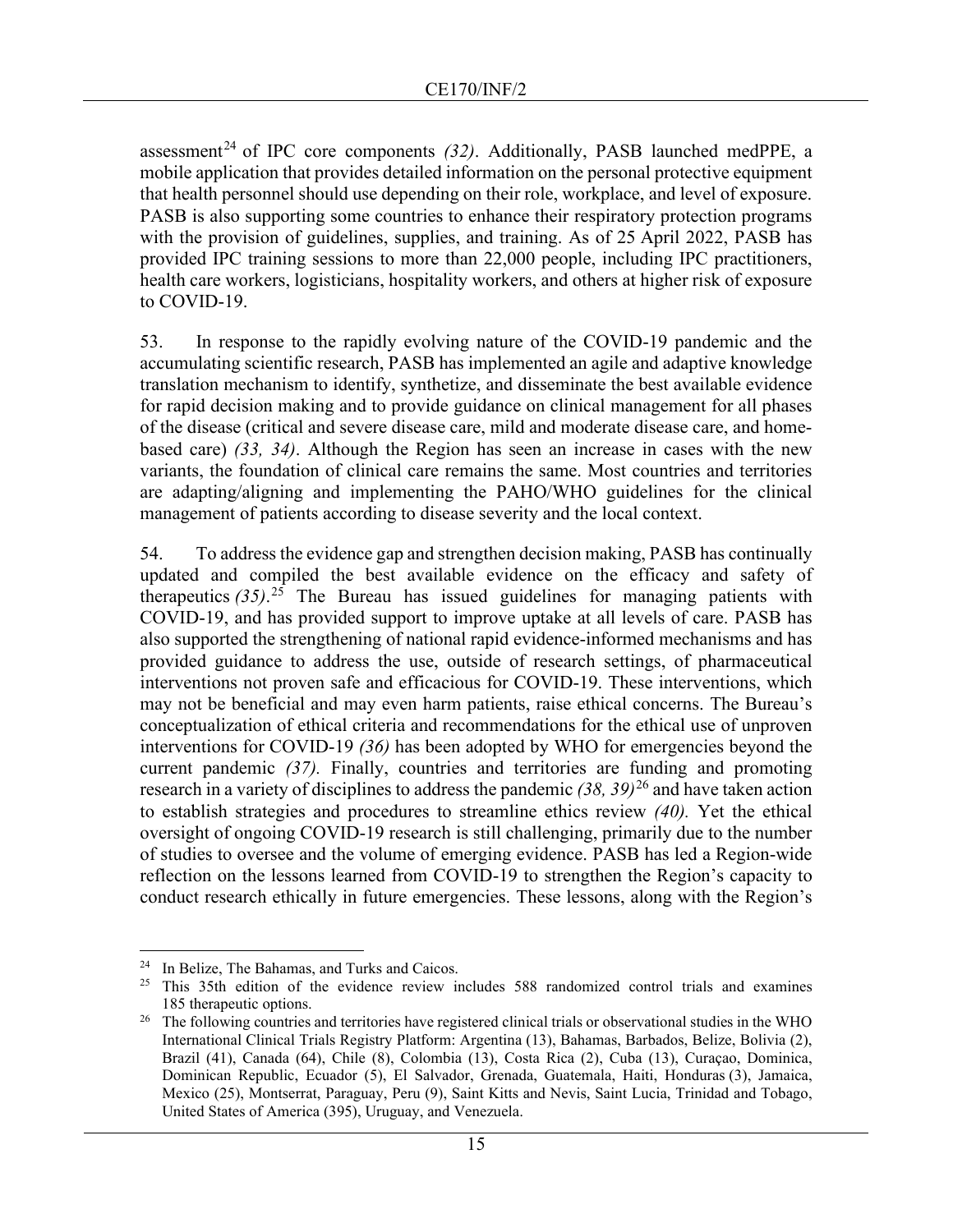challenges with respect to health research, have been presented and discussed in regional bilingual dialogues.<sup>[27](#page-15-0)</sup>

55. The Bureau has been collaborating closely with WHO and other global partners and stakeholders to advance clinical research, expand the knowledge base, and facilitate the exchange of experiences and expertise of frontline health providers through the WHO Global Clinical Platform for COVID-19. This platform collects anonymized clinical data on hospitalizations and suspected or confirmed cases, which in turn supports the clinical characterization of the disease, including the natural history of COVID-19, prognostic factors, and outcomes. PASB has been working closely with 11 Member States and partners to use the clinical platform, which currently has more than 85,000 cases recorded from the Americas.

56. Although post-COVID-19 conditions are more common in patients who developed the severe form of the disease, there are reports of individuals who had moderate disease but experienced some degree of sequelae (mainly respiratory, neurological, and psychological). Post-COVID-19 functional impairment can limit a person's ability to perform activities of daily living, impact professional performance, and hinder social interaction. During 2021, PASB established a working group on post-COVID-19 conditions to provide a better understanding of them and support countries in the recognition and development of patient care pathways.

57. The pandemic has drastically affected the Region's national immunization programs (NIP), especially the delivery of and demand for immunization services in communities and health centers. Globally, it has affected the timely availability and freight costs of many vaccines. The PAHO Revolving Fund for Access to Vaccines (the Revolving Fund) has played a critical role in ensuring sustainability of immunization supply chains (for vaccines, safe injection devices, and cold chain equipment) during the pandemic. PASB also continues to work closely with NIPs in preemptive planning for fluctuations in national vaccine demand, triaging supply allocations and monitoring national vaccine inventories. Accurate demand planning has become more important than ever to minimize the risks of interrupted access to life-saving vaccines. In 2020 and 2021, the total value of procurement by the Revolving Fund reached \$750 million and \$1.07 billion respectively, and the Revolving Fund Capital Fund provided critical bridge-funding support to requesting Member States.

#### *Strategic Line of Action 4: Strengthen emergency operations response and supply chain*

58. Countries continue to face a complex market for procuring supplies and medicines related to COVID-19. The cause is multifactorial and outside the managerial capabilities of countries and of the Revolving Fund. Accordingly, to support countries and territories in the Region, PASB continues to work tirelessly with other UN agencies, partners,

<span id="page-15-0"></span><sup>&</sup>lt;sup>27</sup> Upcoming publication (June 2022): Catalyzing ethical research in emergencies. Ethics guidance, lessons learned from the COVID-19 pandemic and pending agenda.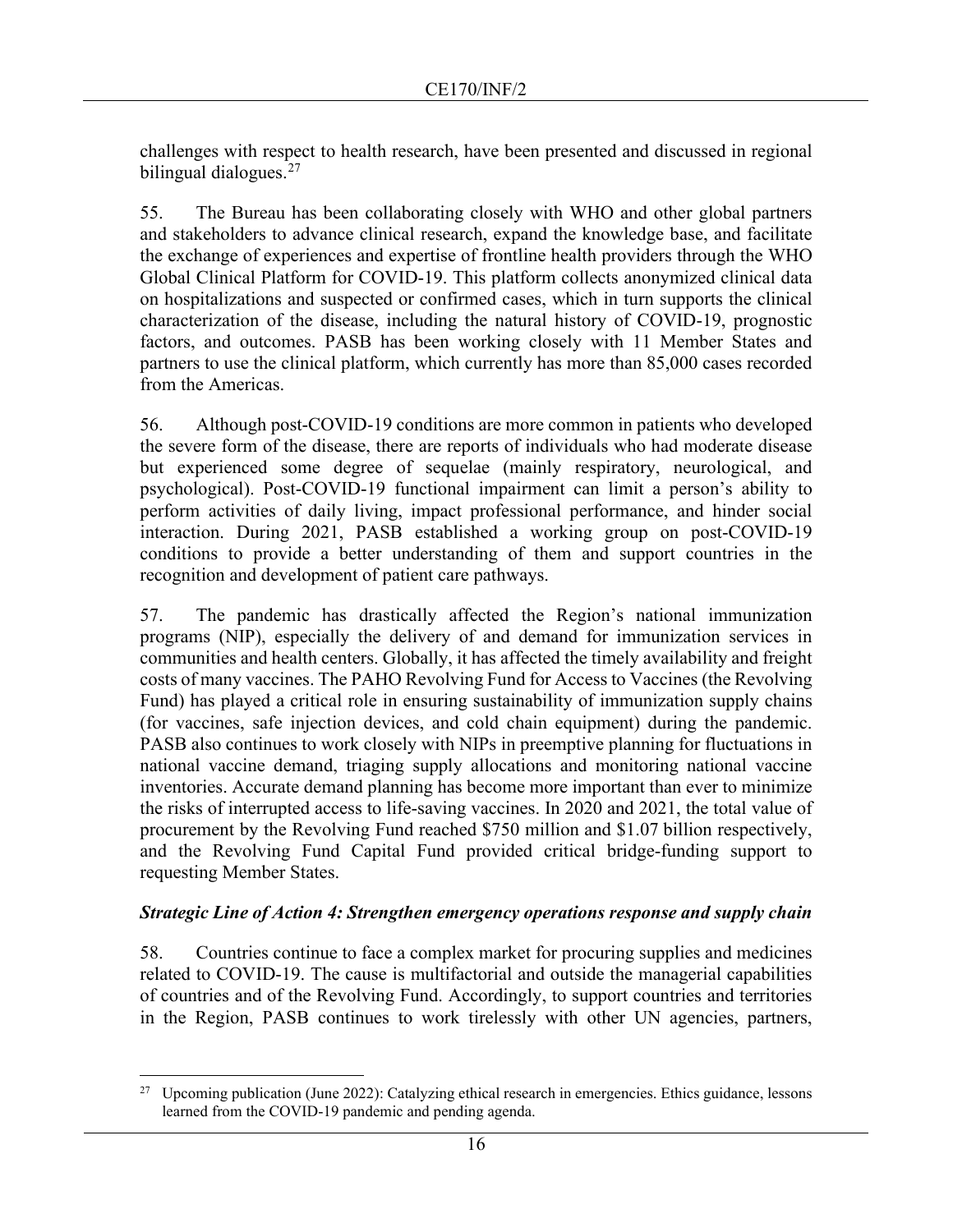international NGOs, and donors, including through the COVID-19 Supply Chain Inter-Agency Coordination Cell, to secure the supplies that countries need.

59. PASB has also increased its operational capacities for procuring, receiving, warehousing, and shipping emergency supplies from its Strategic Reserve in Panama through enhanced partnership and cooperation with international and regional partners (humanitarian and commercial). Cold chain management capacities have improved. Lean inventory models provide great efficiency and cost-effectiveness in normal circumstances but are the opposite of the "just in case" strategy that calls for holding more inventory in reserve to sustain response capacities in times of crisis.

60. In 2021, some countries in the Region with the capacity to produce, regulate, and export medical commodities closed international commercial routes to prioritize internal availability of urgently needed resources amid surges in COVID-19 cases. Additionally, there has been an overall shift in the market toward the production of COVID-19-related items that generate higher and faster turnover. This has had a direct impact on the prices of some essential items and on their availability to many countries in the Region. Alongside the decrease in availability of essential health supplies and medicines necessary for the COVID-19 response, such as anesthetics and ICU medicines, the availability of some other health commodities (e.g., PPE, laboratory supplies, sanitation supplies, and biomedical equipment) has increased in response to higher demand. These unstable market conditions present a critical challenge to efforts to ensure timely access to diagnostics, medical devices, new vaccines, and therapeutics for all countries and territories.

61. The 59th Directing Council in September 2021 approved the document Increasing Production Capacity for Essential Medicines and Health Technologies (Document CD59/8) *(41)* and the corresponding Resolution CD59.R3 *(42)*. Responding to the mandate of the Resolution, PASB launched the Regional Platform to Advance the Manufacturing of COVID-19 Vaccines and other Health Technologies in the Americas. This platform will foster research and incentivize the development and manufacturing of essential and strategic health technologies, expanding manufacturing capacities, facilitating information exchange, and promoting cooperation between the public and private sectors in the health, industry, and science and technology sectors. Within this framework, PASB, in coordination with WHO, selected two institutions in the Region to receive technology transfer from the WHO global hub at Afrigen, South Africa, for the development and production of mRNA-based vaccines: Bio-Manguinhos/Fiocruz in Brazil and Sinergium Biotech in Argentina. The first training activity took place at Afrigen's facilities in South Africa during the first week of March 2022, and a second meeting for knowledge exchange and strategic coordination took place during the first week of May 2022 at Bio-Manguinhos's premises in Brazil. A third training activity is planned for July 2022. PASB is also providing the two LAC institutions mentioned above with support related to regulatory compliance and intellectual property matters.

62. Additionally, since September 2021, PASB has collaborated with several subregional integration mechanisms (PROSUR, CELAC, MERCOSUR) and international organizations (IDB, ECLAC) toward strengthening vaccine production capacities in LAC.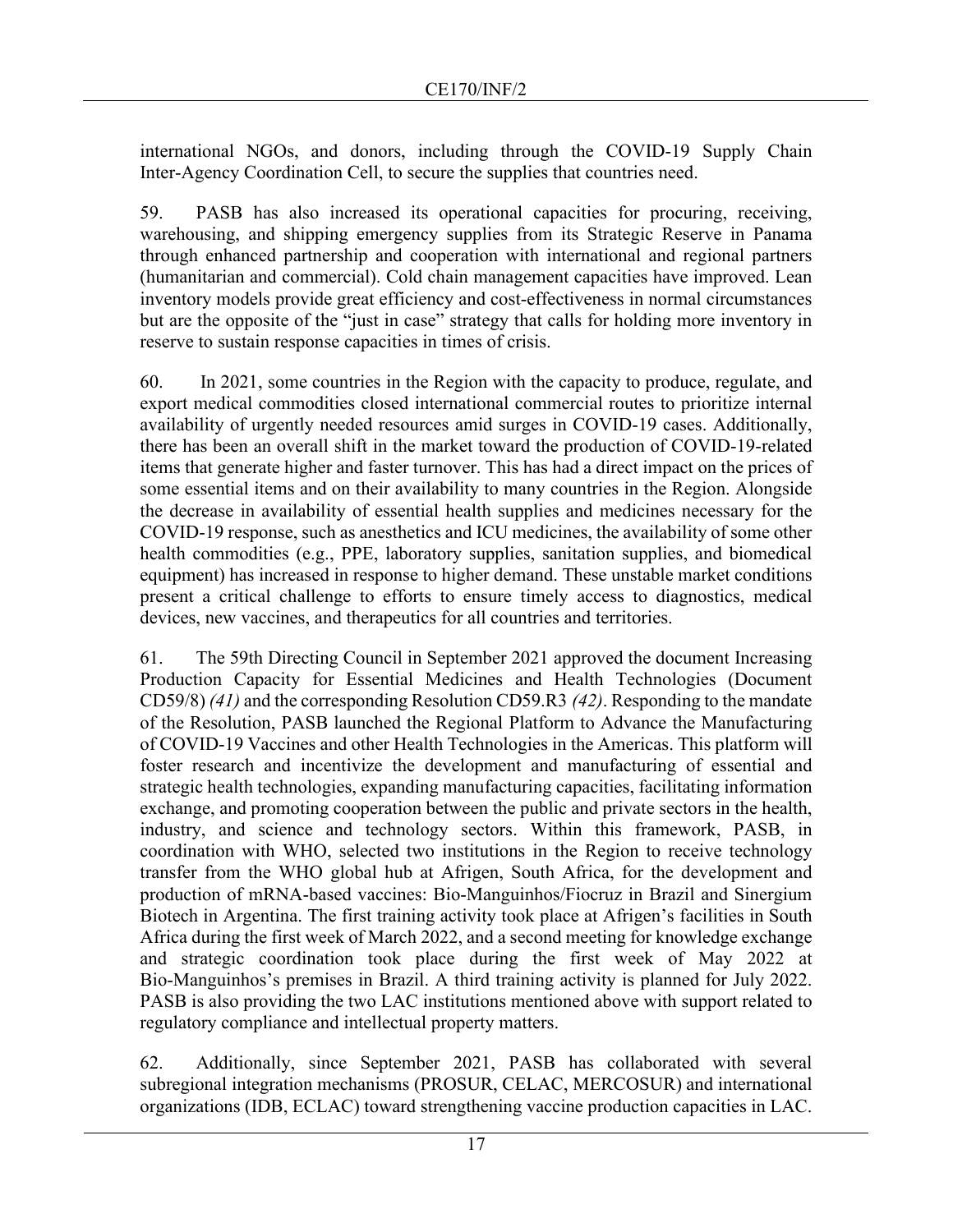PASB has also facilitated a dialogue between vaccine producers and international financial entities (International Finance Corporation/World Bank Group) to explore financing opportunities to support the local production of vaccines for COVID-19 and other diseases in the Region.

63. To increase production of pandemic-related products, PASB is carrying out comprehensive analyses of the regulatory and policy environment in countries of the Region. A study is currently underway to identify and analyze policies, regulations, and sectoral programs for the promotion of production capacities, supply chain resilience, and access to pandemic products in seven countries. A case study is also underway on experiences and lessons learned about the supply chain during the COVID-19 pandemic in 12 countries.

64. PASB has been actively participating in *a)* the Access to COVID-19 Tools Accelerator (ACT-A), to promote and accelerate the development, production, and equitable distribution of COVID-19 vaccines, diagnostics, and therapeutics, and *b)* the COVAX Facility, to ensure access to safe and efficacious vaccines for all countries regardless of income level. In parallel, PASB has developed a list of priority medical devices for use in the context of COVID-19 and has conducted related training with 350 participants from 17 countries and territories. PASB continues to maintain a list of 76 prioritized in vitro diagnostic products on proprietary and open platforms. The Organization also supports the Regional Base of Health Technology Assessment Reports in the Americas (BRISA), which as of 31 March 2022 had 402 reports available in its COVID-19 section. Additionally, the Bureau is currently providing support to increase countries' access to medicines for COVID-19 (tocilizumab, molnupiravir, and nirmatrelvir/ritonavir) through an internal PASB taskforce as well as the provision of funding for procurement of these medicines.

65. As 10 May 2022, PASB has fulfilled 2,547 purchase orders for COVID-19 supplies worth \$400 million through 1,060 suppliers.<sup>[28](#page-17-0)</sup> Of this total, \$301 million corresponds to purchases made directly by Member States through the PAHO Strategic Fund and reimbursable procurement. PASB has successfully mobilized more than 1,100 tons of health commodities to 37 countries and territories, with its Strategic Reserve in Panama playing a critical role to bridge the gap between countries' assessed needs and vendors' lead times. Up to 10 May 2022, the PASB Strategic Reserve in Panama had managed 619 tons of health supplies with an estimated value of \$40.4 million, imported in over 130 shipments. Meanwhile, 507 tons of supplies, worth approximately \$31.4 million, have already been exported to 37 countries and territories in over 380 shipments. Exported goods included \$14.4 million in RDTs, diagnostics, and laboratory supplies; \$16.9 million in PPE and other relief supplies such as medical kits and primary care backpacks; and approximately \$201,000 in biomedical devices, such as oxygen concentrators and accessories and handheld and fingertip pulse oximeters. Beyond the COVID-19 response, PASB's Strategic Reserve has been critical in responding to needs associated with other

<span id="page-17-0"></span><sup>&</sup>lt;sup>28</sup> Includes diagnostic kits (PCR, detection, and extraction kits), COVID-19 rapid tests, consumables, PPE, and other supplies, but does not include vaccines.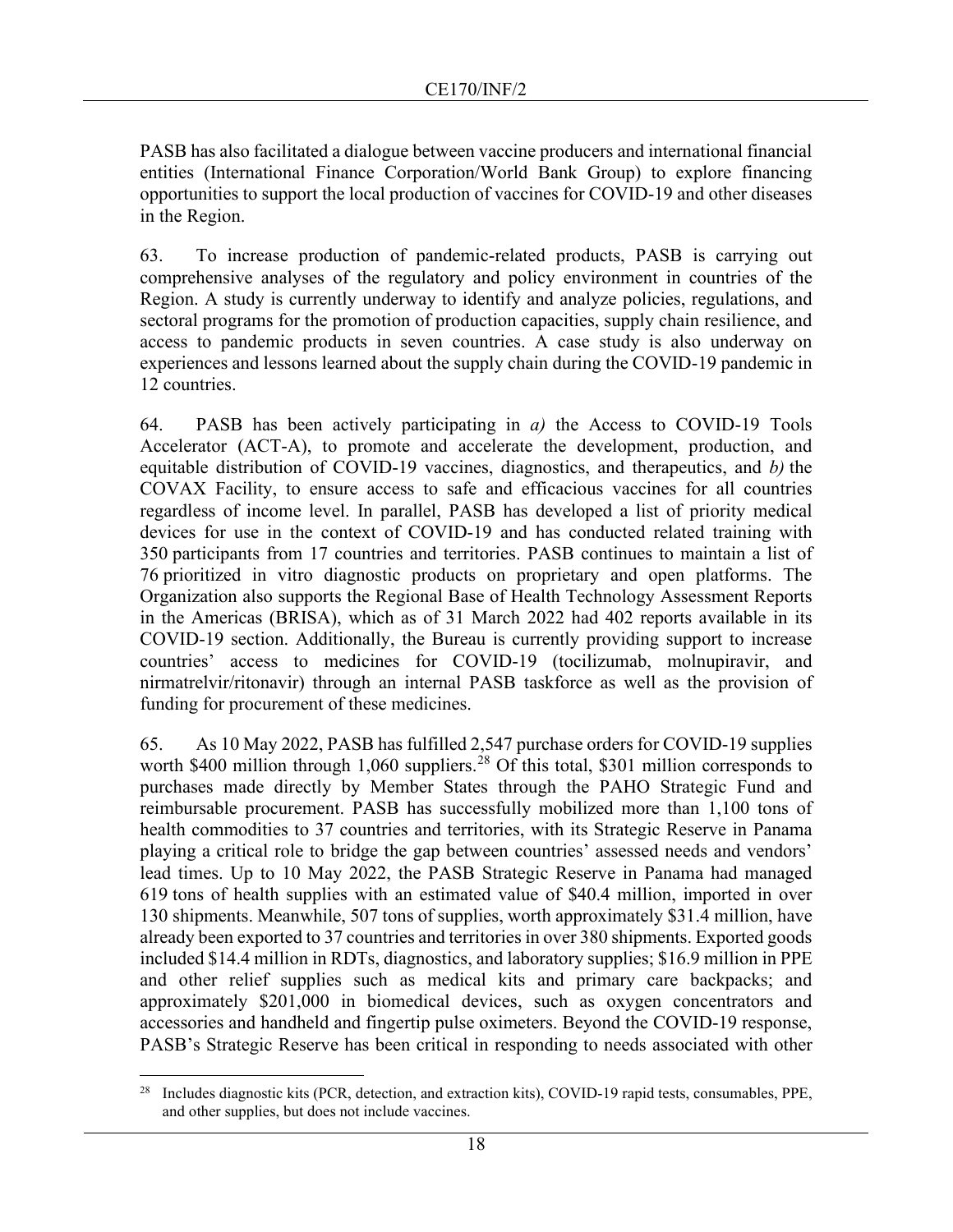emergencies and disasters affecting the health sector in LAC since 2020. More than 50% of funds implemented by PASB for the response as of 31 March 2022 has gone directly to procuring PPE, laboratory tests, and other essential goods.

66. PASB has made quality assurance a critical component of its technical support for the procurement of goods, supplies, and equipment. This has entailed working with countries and territories to *a)* review specifications; *b)* define and provide quality assurance technical recommendations and guidance on commodities such as masks, respirators, oxygen concentrators, mechanical ventilators, pulse oximeters, BiPAPs, portable ultrasounds, and patient monitors, among others; *c)* facilitate freight shipping and logistics; and *d*) support countries with quality assurance issues and post-market surveillance.<sup>[29](#page-18-0)</sup> PASB collaborates with national regulatory authorities across the Americas to share recommendations, considerations, evaluations, and post-marketing surveillance on products that could be used to manage COVID-19. Additionally, PASB maintains a repository of websites and relevant information, including regulatory responses on COVID-19, at the Regional Platform on Access and Innovation for Health Technologies (PRAIS). The Bureau has also pre-qualified multiple vendors following technical evaluations related to quality, safety, and efficacy of their products.

67. Reinforcement of the supply chain capacities of countries and territories to efficiently deploy incoming technologies while ensuring appropriate access to all other essential health technologies has been an important focus of PASB since the start of the pandemic. PASB engaged with national authorities to monitor, guide, and troubleshoot measures to address the impact of the accelerated demand for medical items on production, logistics, customs, and inventory, with a view to mitigating the risks of shortages and delays. These measures included, among others, mobilization of PASB's regional strategic stocks, review of alternate transportation routes, identification of therapeutic alternatives, expedited fractional deliveries using various transportation options, and facilitation of donations and loans between countries.

#### *Strategic Line of Action 5: Support introduction of and access to COVID-19 vaccines*

68. To enhance the Bureau's organizational support for the introduction of COVID-19 vaccines in the Americas, the Director of PASB established the Task Force for COVID-19 Vaccination in the Americas in September 2020. This task force, which complements other organizational resources, provides strategic guidance for the successful planning and rollout of COVID-19 vaccination in the Americas. The PAHO Revolving Fund,  $30$  another key component of PASB's response, is an important platform through which Member States can access the vaccines directly and/or through the global COVAX Facility. The

<span id="page-18-0"></span><sup>&</sup>lt;sup>29</sup> As of 30 April 2022, PASB conducted 802 technical evaluations of medical devices, including biomedical equipment, PPE, and in vitro diagnostics; provided support to regional and local procurement of biomedical equipment; and disseminated 284 alerts from regulatory authorities related to safety issues.

<span id="page-18-1"></span><sup>&</sup>lt;sup>30</sup> For more than 40 years, the PAHO Revolving Fund has been supporting countries and territories in the Americas to capture forecasted demand for vaccines, syringes, and related immunization supplies across the Region and leverage economies of scale to ensure access to high-quality vaccines at the lowest prices.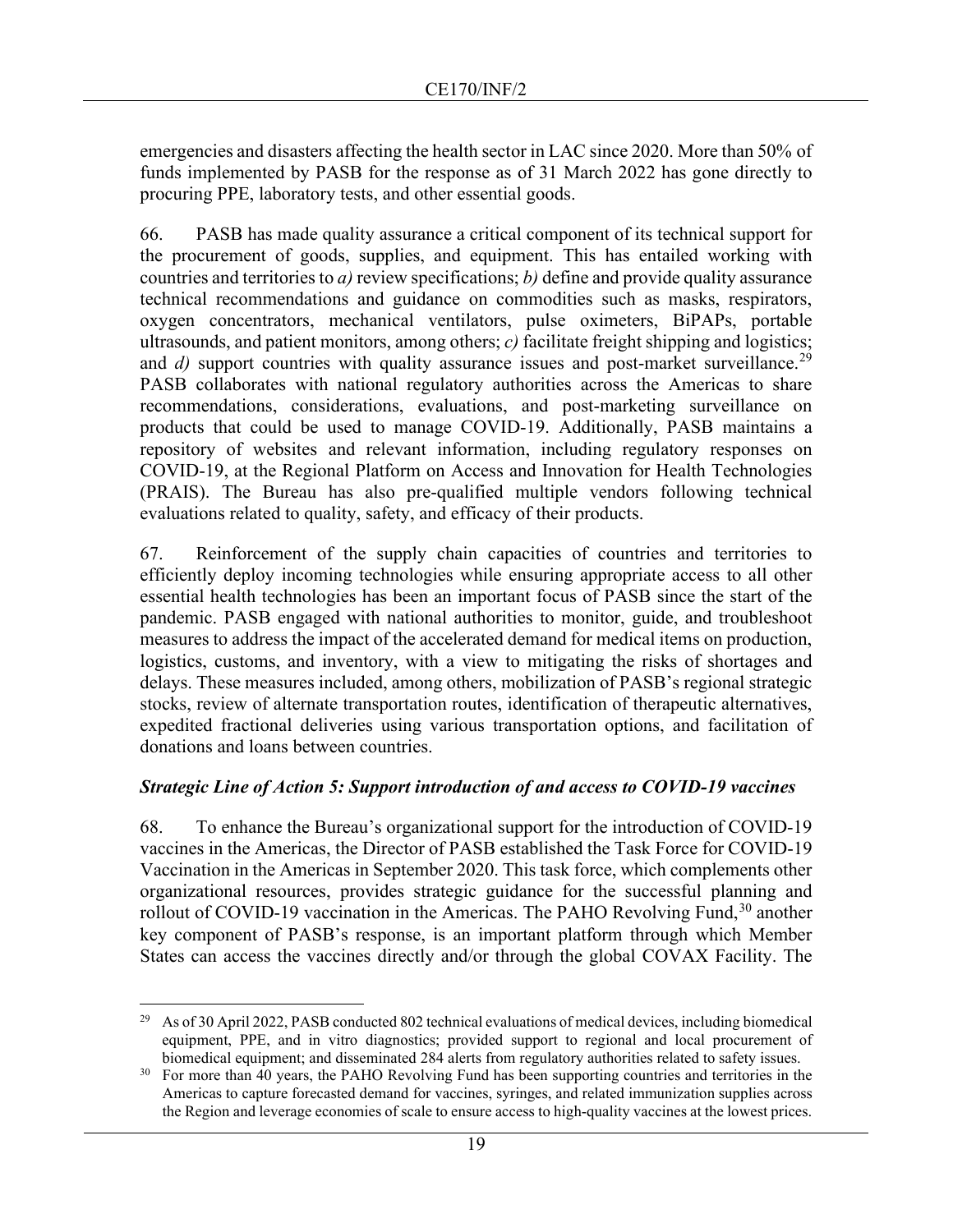Revolving Fund has been the main procurement mechanism for COVID-19 vaccines in the Americas.

69. Twenty-eight countries and territories in the Americas with the status of self-financing participants signed Commitment Agreements with Gavi, representing approximately 33% of the projected global procurement volume for the self-financing group. Despite ongoing national budgetary and fiscal challenges during the pandemic, the self-financing countries and territories met the COVAX Facility's financial requirements, which represents an allocation of more than \$1.1 billion as down-payments and financial guarantees. Another 10 Member States were eligible for the Advance Market Commitment (AMC) through COVAX.

70. For most of 2021, the global demand for COVID-19 vaccines far exceeded the available supply. This situation, accentuated by inequalities in access to bilateral deals, led to the persistence of considerable demand gaps, especially in countries that lacked access to supplier agreements and support from donors. From the end of 2021 into early 2022, the global market scene transitioned to a more stable and increased supply, with the emergence of bottlenecks in demand absorption. This change in market dynamics allowed the COVAX Facility to scale up deliveries and to channel a large volume of doses donated by high-income countries.

71. PASB has been supporting Member States' participation in the COVAX Facility by managing the international logistics of vaccine deliveries and by providing guidance on the Facility's options and requirements, including demand planning for AMC countries. The Bureau advocated for donations and allocations that better meet Member States' needs in terms of product, quantities, and deliveries. As a result, PASB supported the channeling of 31 million donated doses through COVAX to countries in the Region up to 31 March 2022. These donations are part of the over 100 million doses that PASB has provided through the COVAX Facility to 32 participants. An additional 39 million of the Facility's doses were self-procured by Member States.

72. Vaccines obtained through COVAX are quality-assured either by WHO—through inclusion on the WHO Emergency Use Listing (EUL) or through the prequalification process—or, under exceptional circumstances, by one of the recognized "stringent regulatory authorities." As of [31](#page-19-0) March 2022, 10 COVID-19 vaccines<sup>31</sup> have obtained WHO-EUL status, and all have been included in the COVAX portfolio. The first doses provided through COVAX in the Americas were delivered on 1 March 2021 to Colombia.

73. As of 31 March 2022, all 51 countries and territories<sup>[32](#page-19-1)</sup> have launched COVID-19 vaccination programs, using vaccines received through bilateral agreements with manufacturers, from the COVAX Facility, and from donations. More than 1.75 billion doses have been administered in the Americas. Of the 51 countries and territories, 40 had

<span id="page-19-0"></span><sup>&</sup>lt;sup>31</sup> World Health Organization, COVID-19 Vaccines with WHO Emergency Use Listing, available at: [https://extranet.who.int/pqweb/vaccines/vaccinescovid-19-vaccine-eul-issued.](https://extranet.who.int/pqweb/vaccines/vaccinescovid-19-vaccine-eul-issued)

<span id="page-19-1"></span><sup>&</sup>lt;sup>32</sup> Cuba is using Cuban-manufactured vaccines: Abdala, Soberana 02, and Soberana Plus.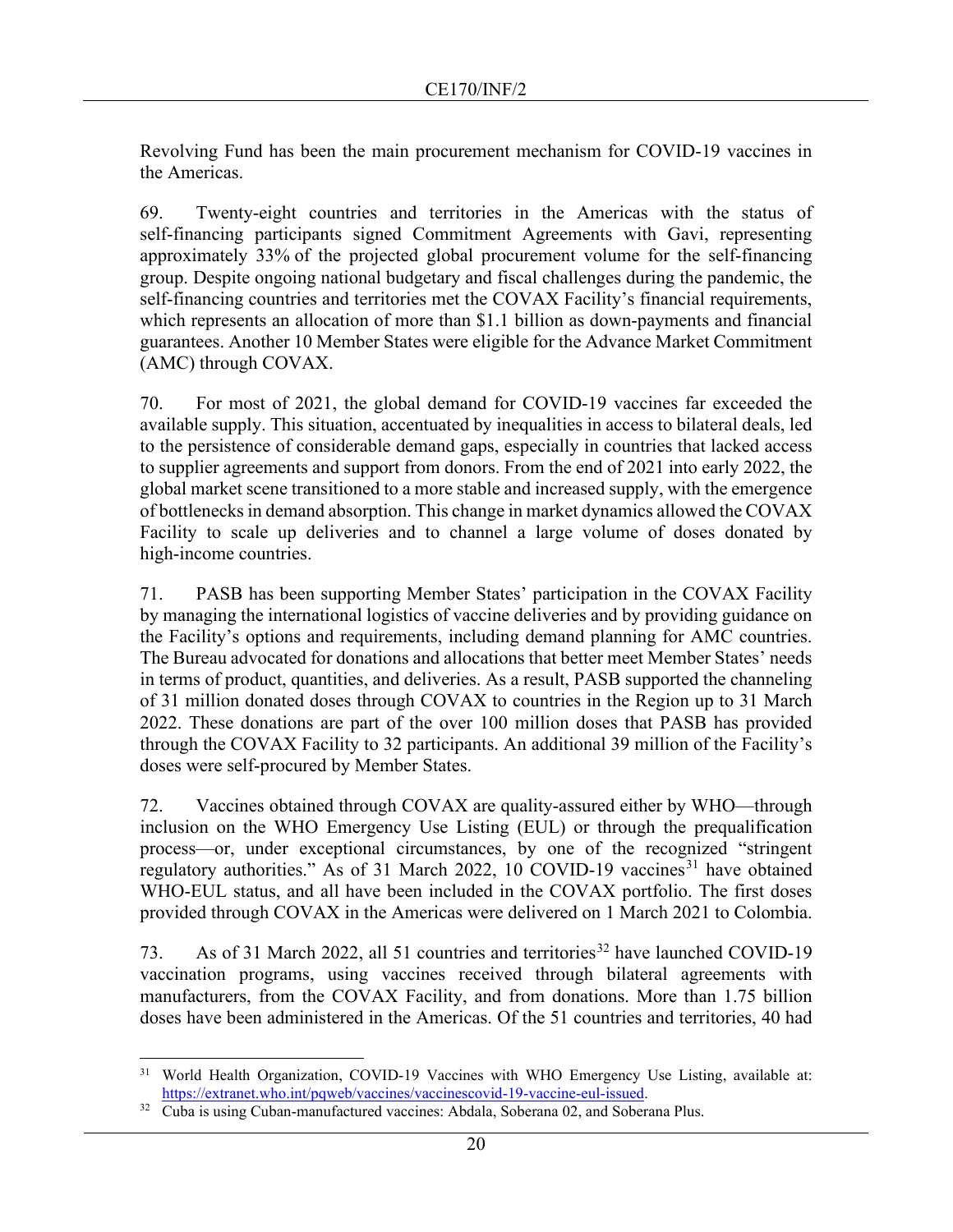reached the 40% vaccination global target set by WHO for 31 December 2021 *(43)*, and 14 have already achieved the 70% target set for 30 June 2022. Of the 11 countries and territories that remain below the 40% threshold, most are in the Caribbean. Haiti remains the only country in the Region with a vaccination coverage rate below 10%. The countries and territories that have vaccinated the highest number of people with a full series per 100 population are Cayman Islands, Chile, Cuba, Puerto Rico, and Uruguay.<sup>[33](#page-20-0)</sup>

74. At least 15 vaccines are being used in the Americas, across three different platforms (adenoviral vector, mRNA, inactivated). The use of multiple products in every country poses programmatic challenges. These new vaccines, not all of which have WHO-EUL approval, require countries to enhance surveillance efforts for all COVID-19 vaccines to monitor safety and impact. To expedite processes for vaccine deployment, PASB provided guidance to Member States on regulatory authorization processes, import permits, and lot release procedures. PASB also mapped existing regulatory routes for authorization, importation, and post-deployment monitoring of the COVID-19 vaccine in 21 countries.<sup>[34](#page-20-1)</sup> The Bureau held several workshops with national regulatory authorities (NRA) in the Americas to facilitate the use of WHO-EUL vaccines. Additionally, PASB facilitated efficiencies in decision-making processes by granting access to WHO-EUL product dossiers to NRAs that have signed confidentiality agreements.

75. The regional Technical Advisory Group (TAG) on Vaccine-Preventable Diseases was convened twice in 2020 (in August and November), once in July 2021, and once in January 2022 *(44-47)*. It provides guidance on regional adaptation of the recommendations issued by the WHO Strategic Advisory Group of Experts on Immunization (SAGE) (e.g., redefine some priority groups for COVID-19 vaccination, address programmatic questions, maintain and strengthen national immunization programs amid the ongoing pandemic, and provide guidance on the use of COVID-19 booster doses). Additionally, PASB is working with countries to ensure the equitable distribution of vaccines across their own populations with a focus on hard-to-reach groups, including migrants.

76. PASB has worked side by side with ministries of health to implement their COVID-19 preparedness and response plans, including the introduction of COVID-19 vaccines in countries and territories of the Region. The Bureau provided guidance and comprehensive in-country support to national stakeholders to strengthen the Expanded Programs on Immunization and enable successful implementation of COVID-19 National Deployment and Vaccination Plans. This support also sought to strengthen countries' governance and oversight structures for the quick and safe introduction of COVID-19 vaccines and provided operational guidance for the deployment and management of COVID-19 vaccinations at national and local levels, including for populations in situations of vulnerability. In Ecuador, engagement with ancestral authorities, local leaders, and Ministry of Health entities created spaces to strengthen knowledge and understanding of COVID-19 vaccines, promote cooperation, and establish collaborative agreements. In

<span id="page-20-0"></span><sup>33</sup> The PAHO COVID-19 vaccination dashboard is available at: [https://ais.paho.org/imm/IM\\_DosisAdmin-Vacunacion.asp.](https://ais.paho.org/imm/IM_DosisAdmin-Vacunacion.asp)

<span id="page-20-1"></span><sup>34</sup> Available at: [https://iris.paho.org/handle/10665.2/54516.](https://iris.paho.org/handle/10665.2/54516)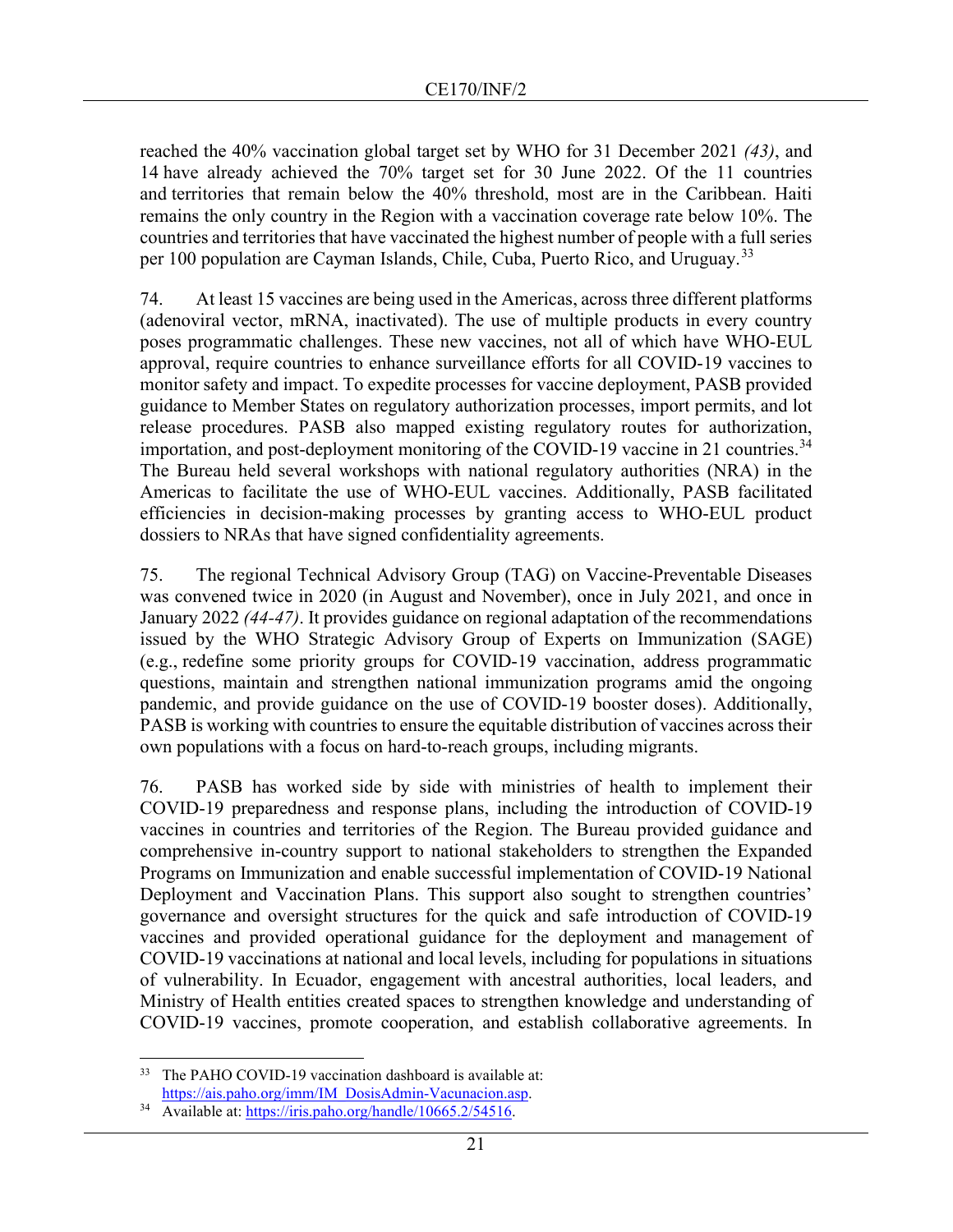Guatemala, there has been extensive collaborative work between local leaders, health personnel, and Maya, Xinka, and Garífuna ancestral authorities to promote intercultural management of the COVID-19 pandemic and vaccination at the community level. PASB also continues to support the deployment of vaccination brigades to rural areas to reach indigenous communities.

77. PASB worked with countries and territories to conduct cold chain capacity evaluations and update their cold chain equipment inventories and transport requirements to guide the planning for storage and distribution of COVID-19 vaccines. Thirty-one countries were subsequently supported to purchase cold chain equipment and temperature-monitoring devices to expand their storage and distribution capacities and ensure that COVID-19 vaccines remain within the appropriate temperature range during storage and distribution. PASB also offered regional and country-specific training workshops for these countries to prepare health workers to manage and handle COVID-19 vaccines, including estimation of the required storage and transport capacities. PASB also offered additional technical assistance and training to the 26 countries and territories that reported insufficient and/or substandard cold chain capacity to accommodate all types of COVID-19 vaccines.

78. PASB has been providing technical cooperation to countries and territories to strengthen their COVID-19 vaccination information systems at national and local levels, including collection of disaggregated data. This has facilitated access to consistent, comparable, and real-time information on doses administered. It has also allowed follow-up of incomplete schedules and monitoring of vaccination coverage, including for populations in situation of vulnerability. Within this context, the Bureau has also been supporting digitalization of the surveillance of Events Supposedly Attributable to Vaccination or Immunization (ESAVI). This support has been key to the strengthening of national surveillance systems for ESAVI for COVID-19 vaccines, as well as for impact studies and modeling of future scenarios to inform decision making. To support vaccine safety monitoring, PASB has developed a regional database for ESAVI surveillance to which 18 countries and territories are already providing data on a regular basis. The technical cooperation around vaccine safety is being implemented within the framework of the Manual for Surveillance of Events Supposedly Attributable to Vaccination or Immunization in the Region of the Americas *(48)*, which PASB published in December 2021, building on experiences in vaccine safety from the national immunization programs.

79. PASB provided support to Chile, Costa Rica, Ecuador, Paraguay, and Uruguay to prepare vaccine effectiveness estimates for the COVID-19 vaccines used during 2021. These estimates were guided by the PASB-harmonized regional protocol REVELAC-COVID-19 *(49)*. This generic protocol is used to evaluate the effectiveness of COVID-19 vaccines based on the sentinel surveillance strategy for severe acute respiratory infections, using existing regional platforms such as SARInet and the Network for the Evaluation of Vaccine Effectiveness in Latin America and the Caribbean - influenza (REVELAC-i). PASB, in collaboration with Harvard University and in coordination with national authorities, is also implementing a regional multicentric effectiveness study of COVID-19 vaccines in Argentina, Brazil, Chile, and Colombia. The results may inform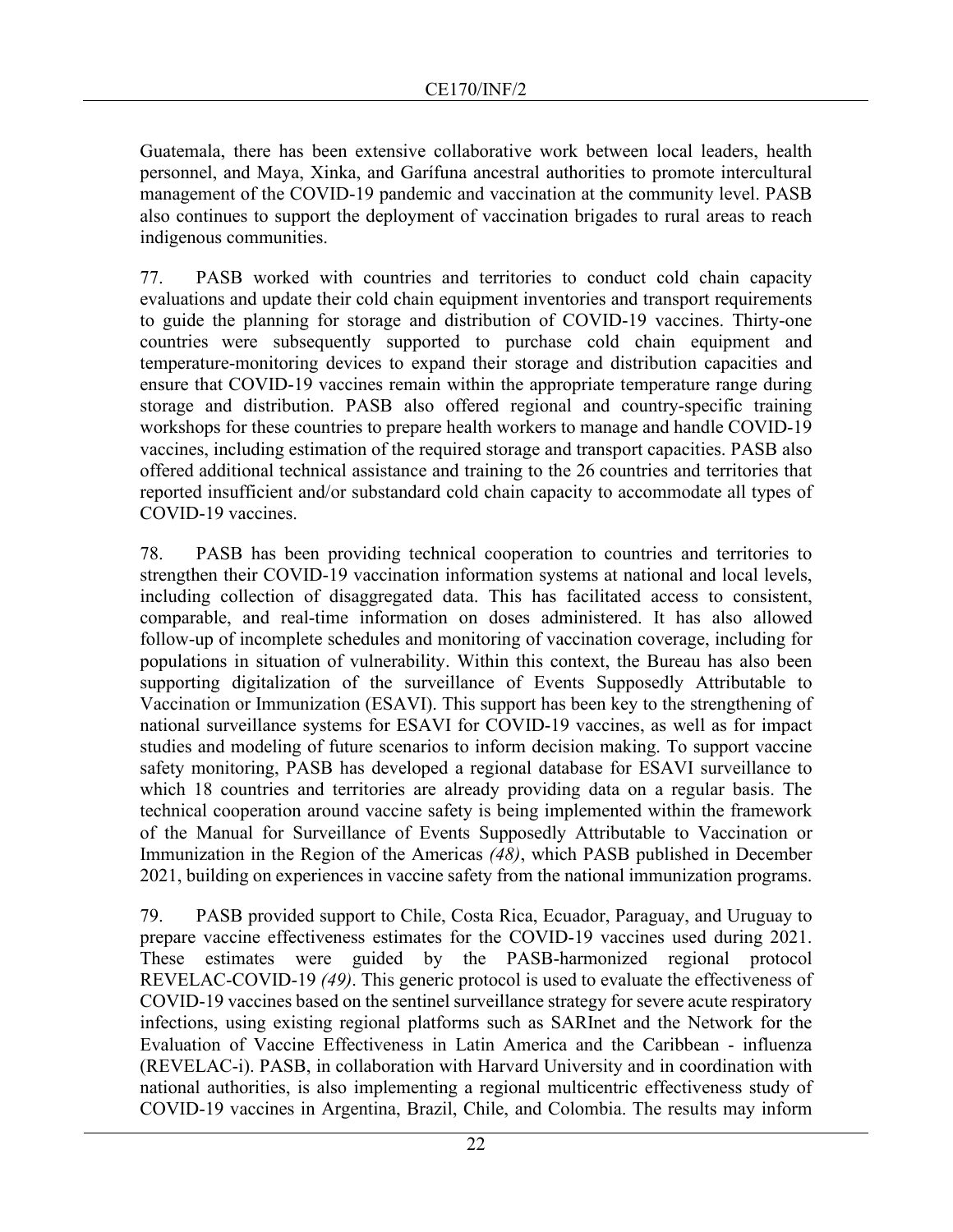the development of communication messages for health workers and the public on the effectiveness of COVID-19 vaccines.

80. PASB conducted two COVID-19 vaccine post-introduction evaluation surveys in Bolivia and Ecuador in November 2021 and January 2022, respectively. Results showed that the successful performance of both countries in introducing COVID-19 vaccines was due to *a)* the political will to protect their populations with available vaccines; *b)* adequate, and relaxed, regulatory measures for the entry of vaccines; and *c)* political, diplomatic, and financial efforts to acquire more than 70% of the total doses required through bilateral agreements. The greatest challenge in both countries stems from the large gap in human resources needed to continue responding to the pandemic while at the same time recovering essential health services.

81. With the arrival of COVID-19 vaccines and the launch of vaccination campaigns, PASB supported countries in communication efforts to highlight the importance of vaccines in tackling the pandemic. Public service announcements and videos related to COVID-19 vaccination were aired by various radio and TV stations to ensure wide coverage of the importance of vaccination and to correct misinformation. As booster doses of the vaccines were introduced, vaccination campaigns prioritized vulnerable populations. Communication material was translated to reach indigenous populations in various countries of the Region. Testimonials from medical experts were used to increase acceptance of COVID-19 vaccines within key social structures such as teachers' federations, trade unions, and academia. The success achieved with indigenous communities in the Amazon area of northern Bolivia (Takana, Ese Eja, and Cavineño in Pando Department) was used to support the development of communication strategies for other rural areas. In Guatemala, PAHO/WHO supported a country-wide ethno-anthropological evaluation to understand vaccination barriers and factors associated with hesitancy. These results informed national COVID-19 vaccination communication campaigns.

82. The "infodemic" of misinformation about COVID-19 vaccines and associated vaccine hesitancy has required strong collaboration and implementation of infodemic management, demand generation, risk/crisis communication, and community engagement approaches. PASB has held workshops for communicators and journalists covering issues related to COVID-19 vaccines to ensure that these opinion influencers are equipped with the tools and knowledge to report on this topic responsibly and accurately. Sessions were also held with in-country personnel on how to implement vaccine demand generation strategies. PASB also organized Twitter and Facebook Live sessions in which experts talk to the public about COVID-19 vaccines and respond to questions and doubts. Additionally, PASB developed a website specifically on COVID-19 vaccination<sup>[35](#page-22-0)</sup> that is continuously updated with information and resources for different audiences. PASB has also been updating NRAs and national immunization programs about emerging reports of adverse events following immunization and vaccine safety concerns through two dashboards, one

<span id="page-22-0"></span><sup>35</sup> Available at: [https://www.paho.org/en/covid-19-vaccines.](https://www.paho.org/en/covid-19-vaccines)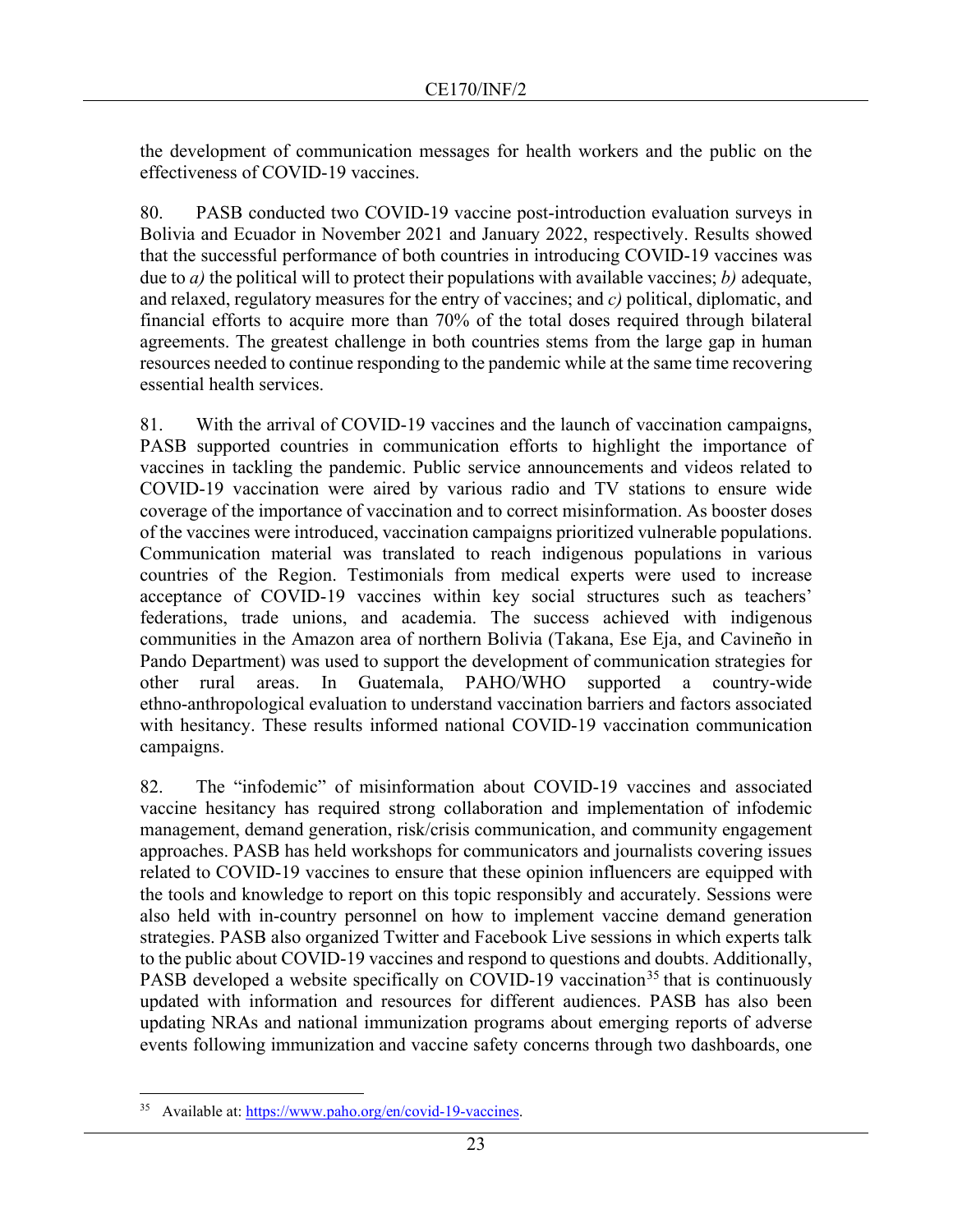on COVID-19 vaccine doses administered in the Region<sup>[36](#page-23-0)</sup> and the other on efficacy and safety of COVID-19 vaccines.<sup>[37](#page-23-1)</sup>

#### **Action Necessary to Improve the Situation**

83. The following short-term and medium-term interventions are recommended for Member States and PASB.

## *Member States*

84. According to a 2020 joint PAHO and ECLAC report *(50)*, economies in Latin America and the Caribbean will be reactivated only if the COVID-19 contagion curve is flattened. A three-phase approach is proposed: *a)* control, including the adoption of health, economic, social, and productive policies to control and mitigate the effects of the pandemic; *b)* economic reactivation with social protection; and *c)* rebuilding societies in a sustainable, equitable, and inclusive way.

85. Mass vaccination is needed to bring the pandemic under control. Vaccination campaigns should be supported by social protection and public health measures and by increased public spending on health, making the first level of care a strategic priority and striving for maximum equity and efficiency.

86. Countries and territories should continue applying non-pharmaceutical measures systematically and rigorously. Use of such measures should be informed by the epidemiological situation in each country and, most importantly, should be in line with an evidence-based strategy agreed at the highest level of government.

87. Health systems must be prepared to deal with surges in COVID-19 cases as well as with increased demand for hospital beds and critical care for a range of other illnesses, related to the disruption of essential services. This requires a comprehensive approach to managing the pandemic, with adaptations to a context that is constantly evolving. This approach should have the right balance of proven health interventions to prevent transmission and save lives, including vaccination and other public health measures; response capacity at the first level of care (primary care); and progressive expansion of hospital and critical care services, including EMTs and AMCS, when necessary.

88. It is important to balance urgent implementation and scaling up of COVID-19 vaccination plans with the strengthening of routine health service provision and other COVID-19-specific responses. It is especially necessary to increase investments in primary health care and the management of health networks.

89. Extra expenditures related to COVID-19 should be planned as additions to regular budget items or programs, rather than replacing them, during the 2022 budget discussion cycles. This requires development of comprehensive cost estimates for the COVID-19

<span id="page-23-1"></span><span id="page-23-0"></span><sup>&</sup>lt;sup>36</sup> Available at: [https://ais.paho.org/imm/IM\\_DosisAdmin-Vacunacion.asp.](https://ais.paho.org/imm/IM_DosisAdmin-Vacunacion.asp)

<sup>37</sup> Available at: [https://covid-19pharmacovigilance.paho.org/.](https://covid-19pharmacovigilance.paho.org/)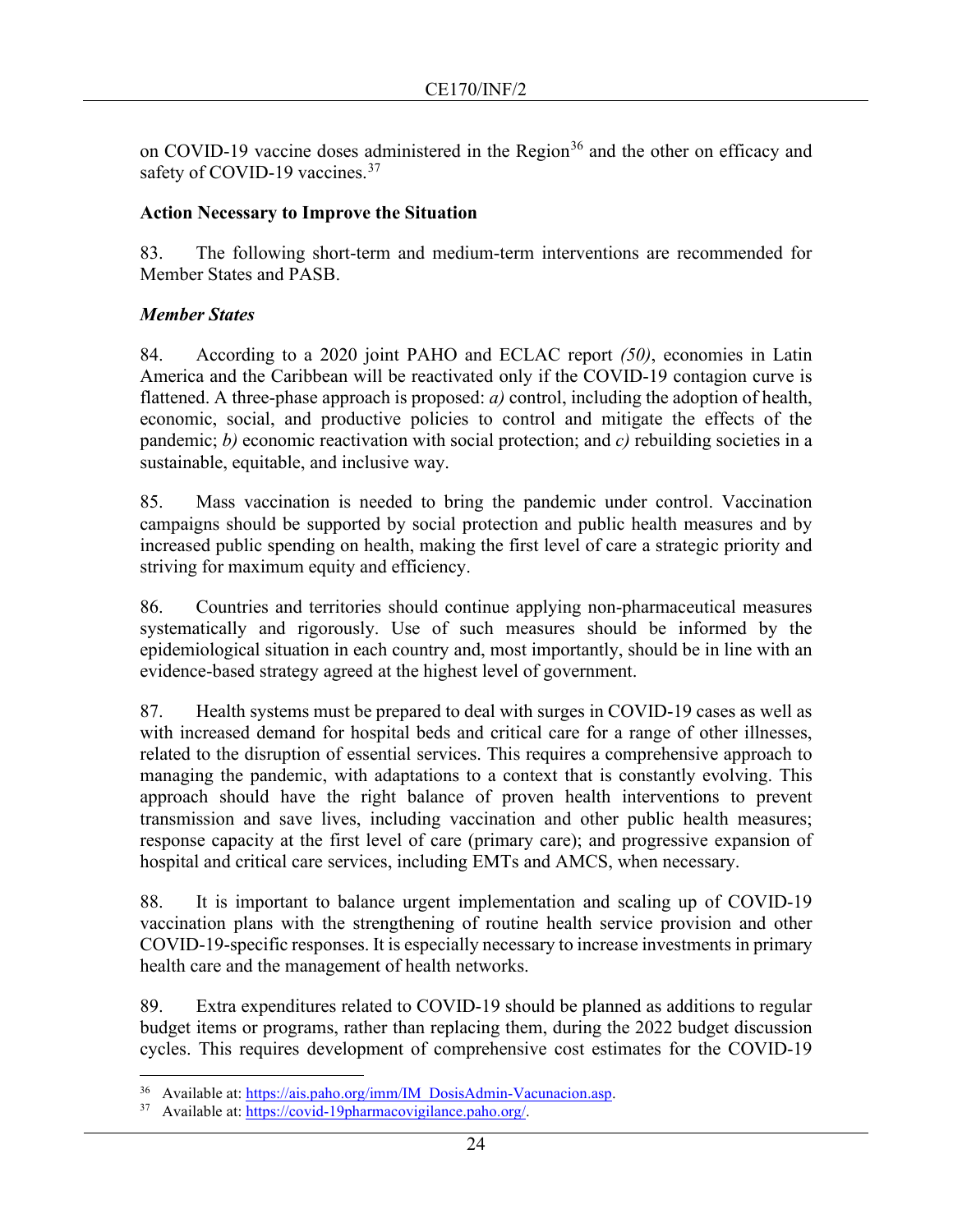response, including costing for vaccination plans beyond the procurement of vaccine doses. Member States should plan catch-up immunization interventions to minimize the risk of possible outbreaks of other vaccine-preventable diseases and should adequately budget for such interventions.

90. It is critical that representatives from the ministries of health coordinate with their counterparts in ministries of finance and in planning offices on issues related to funding requests and strategic use of the significant amounts of international funding currently available. In managing the allocation of these new funding sources, it is important to tackle bottlenecks that can interfere with providers' timely access to resources and to avoid creating parallel extrabudgetary mechanisms that may undermine current health financing systems.

91. Countries and territories should continue making every effort to reach a 70% COVID-19 vaccination coverage rate by 30 June 2022 (as recommended by WHO in October 2021). It is essential to redouble efforts to offer a booster dose to high-priority populations (health workers, the elderly, immunocompromised persons, pregnant women, persons living in situations of vulnerability), as recommended by the WHO SAGE Roadmap *(51)*. National hospitalization and mortality rates due to COVID-19 cannot be significantly reduced if many individuals in priority groups remain unvaccinated.

92. National immunization programs require targeted actions and necessary resources (financial and human) for successful COVID-19 vaccine rollout and to ensure sustainability of routine immunization activities. Countries and territories should also strengthen their demand generation activities and communication approaches with a view to achieving high COVID-19 vaccination coverage in priority groups, as well as closing the immunization gaps for other vaccine-preventable diseases. It is critical that national regulatory authorities and national immunization programs jointly coordinate vaccine safety surveillance strategies and actions to achieve an effective response.

93. Countries and territories should work toward integrating COVID-19 vaccination operations into national immunization programs. Resources allocated to COVID-19 vaccination rollout operations in 2021 and 2022 may also contribute to the overall strengthening of the NIPs. The COVID-19 vaccination platform can be used to facilitate the administration of other vaccines to adolescents, adults, and high-risk groups (e.g., health workers, pregnant women, elderly, immunocompromised persons), especially in countries and territories where only the pediatric vaccination platform is highly developed.

94. Given the impact of oxygen therapy on the reduction of COVID-19 mortality and morbidity, steps should be taken to organize health systems in a manner that permits the rapid identification of gaps and opportunities for improvement in the production, storage, distribution, and use of oxygen. The identification of oxygen requirements at an early stage of the disease and provision of oxygen therapy for severe and critical cases is key.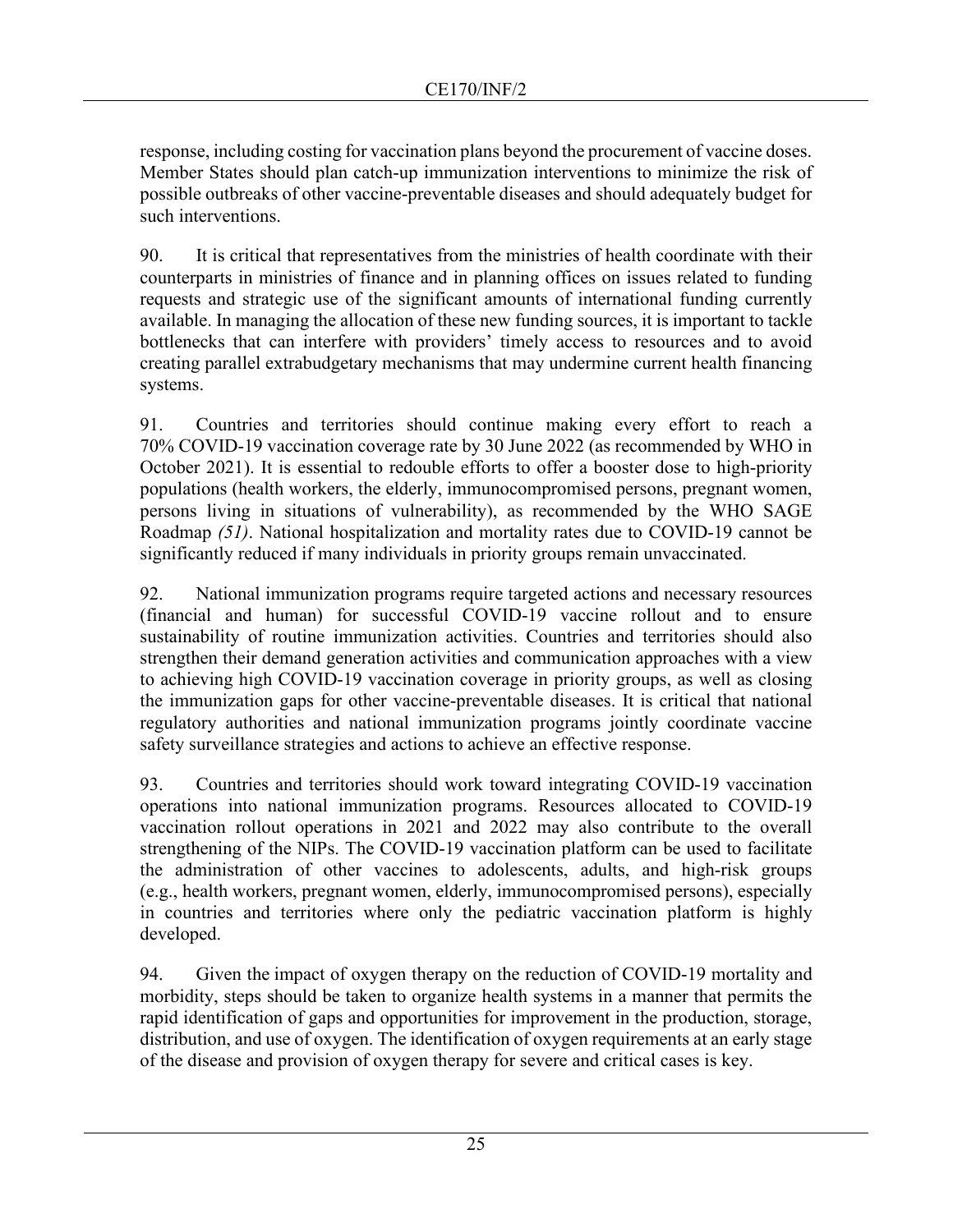95. To help contain endemic or epidemic pathogens, countries and territories should structure infection prevention and control programs with attention to governance and leadership; a dedicated budget; clear roles and responsibilities; education and training for health workers; and monitoring and evaluation of strategies and goals.

96. Continuous effort is needed to strengthen and integrate national health supply chains, warehousing, and logistics capacities and resources. Emergency planning, strengthening of health logistics networks, and strategic positioning of reserve stocks will improve capacities for timely response to localized outbreaks and other emergencies. Stakeholders may also want to explore holding more buffer inventories and working with suppliers to hold inventory at their warehouses.

97. Member States should further strengthen and refine national and local capacities for surveillance, case detection, investigation, and isolation, as well as contact tracing and quarantine. COVID-19 should also be fully integrated into the long-standing sentinel surveillance for influenza and other respiratory viruses to guarantee sustainability and ongoing monitoring.

98. It is important to continue upgrading and expanding national capacities for molecular sequencing and genomic epidemiology for SARS-CoV-2, while ensuring quality in laboratory practices and full integration into public health surveillance and disease control efforts at national levels.

99. Countries and territories should leverage existing surveillance systems for assessing the effectiveness of COVID-19 vaccines, with particular focus on the new variants of concern.

# *Pan American Sanitary Bureau*

100. The Bureau should continue providing technical cooperation to help countries and territories adopt a more holistic approach to the regional and national COVID-19 health response. In addition to its support for a successful vaccine rollout, PASB should provide support to strengthen other critical areas of the response, such as diagnostics, therapeutics, case management, infection control, and continuity of essential health services. This includes adapting and increasing capacities of the health services networks and addressing health systems bottlenecks and health logistics.

101. PASB should continue to support Member States' participation in the COVAX Facility by advocating for donations and allocations that better address Member States' needs.

102. To facilitate regional access to COVID-19 vaccines, in addition to those accessed through the COVAX Facility and bilateral agreements, PASB signed long-term agreements with three COVID-19 vaccine suppliers and consolidated regional demand for the last quarter of 2021. Given the spike in supply availability by the end of 2021, Member States' demand for additional vaccine doses dropped in 2022 and was insufficient to justify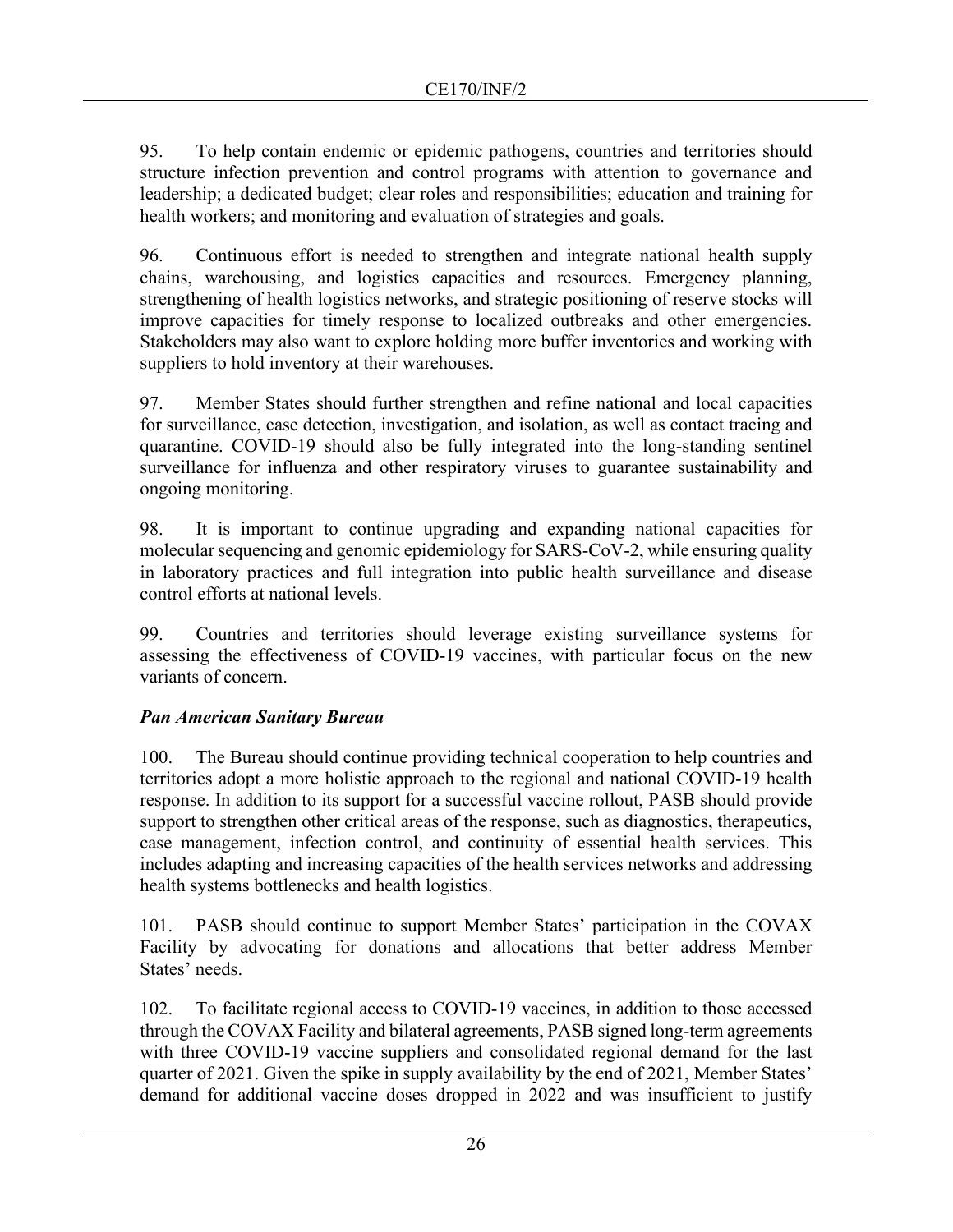maintaining commitments with suppliers for new vaccine batches. However, PASB should keep this option open with a view to expanding or adjusting its product portfolio in case new needs arise in Member States.

103. PASB should continue to provide recommendations to Member States on how to *a)* reach all high-priority groups with COVID-19 vaccines to ensure high vaccination coverage rates among those most vulnerable to the disease; *b)* continue collecting country-specific data on vaccine safety, effectiveness, and impact and use the information to develop strong communication materials to address the public's concerns; *c)* integrate COVID-19 vaccination operations into national immunization programs to ensure sustainability and maximize impact of the NIPs, with particular emphasis on information systems and cold chain operations; *d)* collect best practices and lessons learned to improve the Region's knowledge and understanding of new vaccine introduction and integration into the NIPs; and *e)* use the experience of COVID-19 vaccine rollout to strengthen adult vaccination platforms and ensure immunization services across the life course.

104. PASB should continue providing technical cooperation that is tailored to each country's reality, bringing together the expertise at all levels of the Organization. This can include virtual missions to countries, including to remote areas, as well as in-person missions when possible.

105. PASB should maintain a strategic stock of critical supplies, prepositioned to deliver life-saving responses in health emergencies. This can help mitigate lack of or delayed access to critical supplies that may result from the global dynamics of demand/supply, logistics constraints, transport delays, and production shortages.

106. PASB and international partners should continue to support Member States in the development and strengthening of surveillance and laboratory capacities, such as the integration of COVID-19 into the regional SARInet surveillance network and SARS-CoV-2 molecular sequencing within the regional COVIGEN genomic surveillance network.

# **Action by the Executive Committee**

107. The Executive Committee is invited to take note of this report and provide any comments it deems pertinent.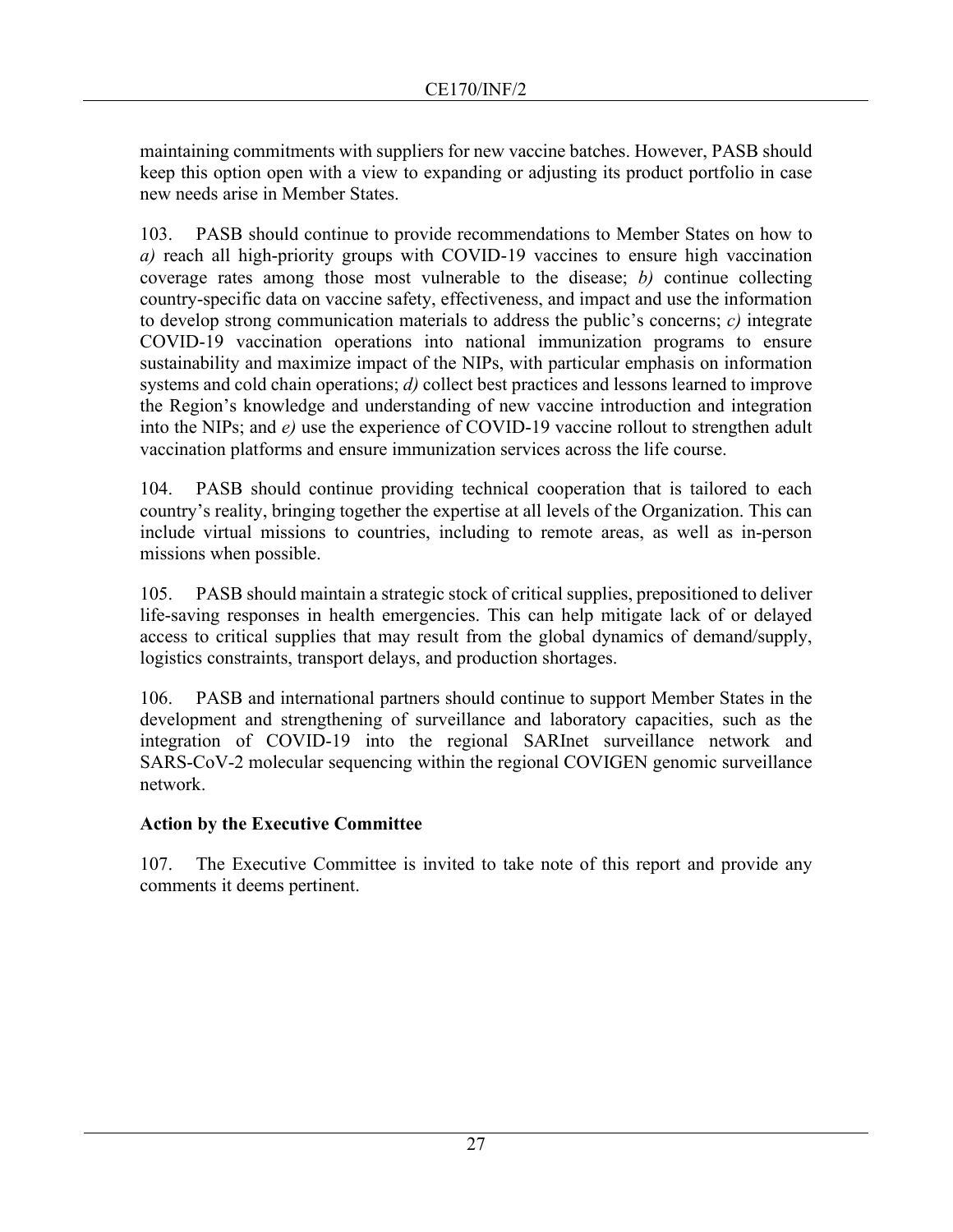# **References**

- 1. Pan American Health Organization. COVID-19 pandemic in the Region of the Americas. 58th Directing Council of PAHO, 72nd Session of the Regional Committee of WHO for the Americas; 2020 Sep 28-29; virtual session. Washington, DC: PAHO; 2020 (Resolution CD58.R9) [cited 2021 May 25]. Available from: [https://www.paho.org/en/documents/cd58-r9-e-covid-19.](https://www.paho.org/en/documents/cd58-r9-e-covid-19)
- 2. Pan American Health Organization. Update on the COVID-19 pandemic in the Region of the Americas, COVAX preparedness, and equitable access to COVID-19 vaccines. Special Session of the Directing Council of PAHO, Special Session of the Regional Committee of WHO for the Americas; 2020 Dec 10; virtual session. Washington, DC: PAHO; 2020 (Resolution CDSS1.R1) [cited 2021 May 25]. Available from: [https://www.paho.org/en/documents/cdss1r1-update-covid-19-pandemic-region](https://www.paho.org/en/documents/cdss1r1-update-covid-19-pandemic-region-americas-covax-preparedness-and-equitable-access)[americas-covax-preparedness-and-equitable-access.](https://www.paho.org/en/documents/cdss1r1-update-covid-19-pandemic-region-americas-covax-preparedness-and-equitable-access)
- 3. World Health Organization. Strategic preparedness, readiness and response plan to end the global COVID-19 emergency in 2022. Geneva: WHO; 2022. Available from: <https://www.who.int/publications/i/item/WHO-WHE-SPP-2022.1>
- 4. Mehta S, Machado F, Kwizera A, et al. COVID-19: a heavy toll on health-care workers. The Lancet 2021; 9(3):226-228. Available from: [https://www.thelancet.com/journals/lanres/article/PIIS2213-2600\(21\)00068-](https://www.thelancet.com/journals/lanres/article/PIIS2213-2600(21)00068-0/fulltext) [0/fulltext.](https://www.thelancet.com/journals/lanres/article/PIIS2213-2600(21)00068-0/fulltext)
- 5. Pan American Health Organization. Infografía: la situación de la enfermería en la Región de las Américas. Washington, DC: PAHO; 2021.Available in Spanish from: [https://www.paho.org/es/documentos/situacion-enfermeria-region-americas.](https://www.paho.org/es/documentos/situacion-enfermeria-region-americas)
- 6. Pan American Health Organization. Plan of action on human resources for universal access to health and universal health coverage 2018-2023. 56th Directing Council of PAHO, 70th Session of the Regional Committee of WHO for the Americas; 2018 Sep 23-27; Washington, DC. Washington, DC: PAHO; 2018 (Document CD56/10, Rev. 1). Available from: [https://iris.paho.org/handle/10665.2/49611.](https://iris.paho.org/handle/10665.2/49611)
- 7. World Health Organization. Impacto de la COVID-19 en los recursos humanos para la salud y respuesta de política: el caso del Estado Plurinacional de Bolivia, Chile, Colombia, Ecuador y el Perú: síntesis de hallazgos en cinco países de América Latina. Geneva: WHO; 2021. Available from: [https://www.who.int/es/publications/i/item/9789240039001.](https://www.who.int/es/publications/i/item/9789240039001)
- 8. Scheffler R, Cometto G, Tulenko K, et al. Health workforce requirements for universal health coverage and the Sustainable Development Goals. Background paper No. 1 to the Global Strategy on Human Resources for Health: Workforce 2030. Human Resources for Health Observer Series No. 17. Geneva: WHO; 2016. Available from: [https://apps.who.int/iris/rest/bitstreams/1061516/retrieve.](https://apps.who.int/iris/rest/bitstreams/1061516/retrieve)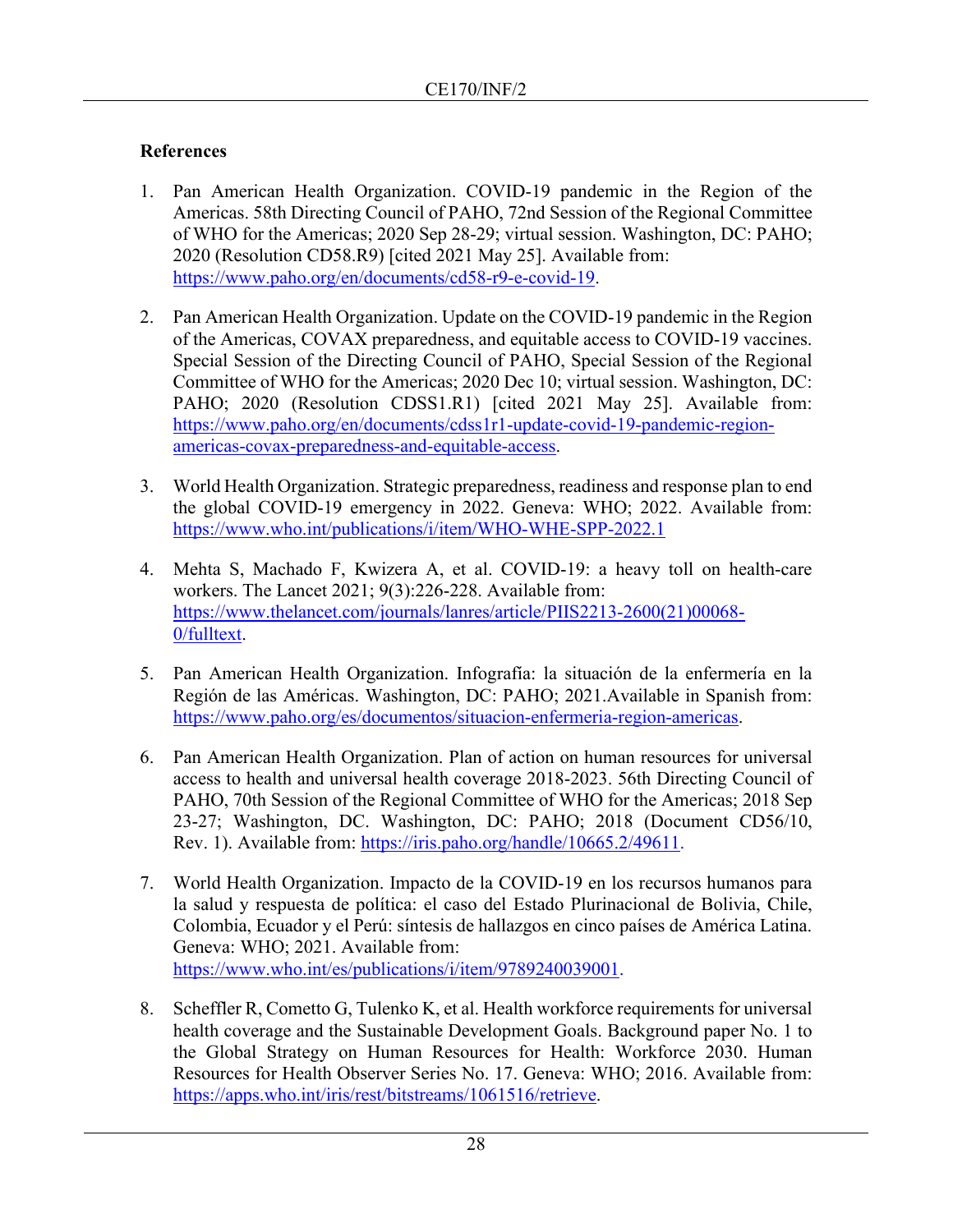- 9. Pan American Health Organization. COVID-19 pandemic in the Region of the Americas [Internet]. 58th Directing Council of PAHO, 72nd Session of the Regional Committee of WHO for the Americas; 2020 Sep 28-29; virtual session. Washington, DC: PAHO; 2020 (Document CD58/6) [cited 2021 May 25]. Available from: [https://www.paho.org/en/documents/cd586-covid-19-pandemic-region-americas.](https://www.paho.org/en/documents/cd586-covid-19-pandemic-region-americas)
- 10. Pan American Health Organization. Update on the COVID-19 pandemic in the Region of the Americas, COVAX preparedness, and equitable access to COVID-19 vaccines. Special Session of the Directing Council, Special Session of the Regional Committee of WHO for the Americas; 2020 Dec 10; virtual session. Washington, DC: PAHO; 2020 (Document CDSS1/2) [cited 2021 May 25]. Available from: [https://www.paho.org/en/documents/cdss12-update-covid-19-pandemic-region](https://www.paho.org/en/documents/cdss12-update-covid-19-pandemic-region-americas-covax-preparedness-and-equitable-access)[americas-covax-preparedness-and-equitable-access.](https://www.paho.org/en/documents/cdss12-update-covid-19-pandemic-region-americas-covax-preparedness-and-equitable-access)
- 11. Pan American Health Organization. Pan American Health Organization response to COVID-19 in the Americas: January-December 2020. Washington, DC: PAHO; 2021. Available from: [https://iris.paho.org/handle/10665.2/54013.](https://iris.paho.org/handle/10665.2/54013)
- 12. Pan American Health Organization. Pan American Health Organization Response to COVID-19: up to 31 December 2021. Washington, DC: PAHO; 2022. Available from: [https://www.paho.org/en/documents/pan-american-health-organization-response](https://www.paho.org/en/documents/pan-american-health-organization-response-covid-19-2021)[covid-19-2021.](https://www.paho.org/en/documents/pan-american-health-organization-response-covid-19-2021)
- 13. World Health Organization. Guidance for conducting a country COVID-19 intra-action review (IAR). Geneva: WHO; 2020. Available from: [https://www.who.int/publications/i/item/WHO-2019-nCoV-Country\\_IAR-2020.1.](https://www.who.int/publications/i/item/WHO-2019-nCoV-Country_IAR-2020.1)
- 14. World Health Organization. Guidance for conducting a country COVID-19 intra-action review (IAR): Addendum 1-28 April 2021. Geneva: WHO; 2021. Available from: [https://www.who.int/publications/i/item/WHO-2019-nCoV-](https://www.who.int/publications/i/item/WHO-2019-nCoV-Country-IAR-add.1-2021.1)[Country-IAR-add.1-2021.1.](https://www.who.int/publications/i/item/WHO-2019-nCoV-Country-IAR-add.1-2021.1)
- 15. Uruguay Ministry of Public Health. Uruguay's 2020 response to the COVID-19 pandemic: resume. 2021. Available from: [https://www.paho.org/es/file/104385/download?token=\\_8kRICL0.](https://www.paho.org/es/file/104385/download?token=_8kRICL0)
- 16. Pan American Health Organization. Implementation of the International Health Regulations [Internet]. 58th Directing Council of PAHO, 72nd Session of the Regional Committee of WHO for the Americas; 2020 Sep 28-29; virtual session. Washington, DC: PAHO; 2020 (Document CD58/INF/1) [cited 2021 May 25]. Available from: [https://www.paho.org/en/documents/cd58inf1-implementation-international-health](https://www.paho.org/en/documents/cd58inf1-implementation-international-health-regulations)[regulations.](https://www.paho.org/en/documents/cd58inf1-implementation-international-health-regulations)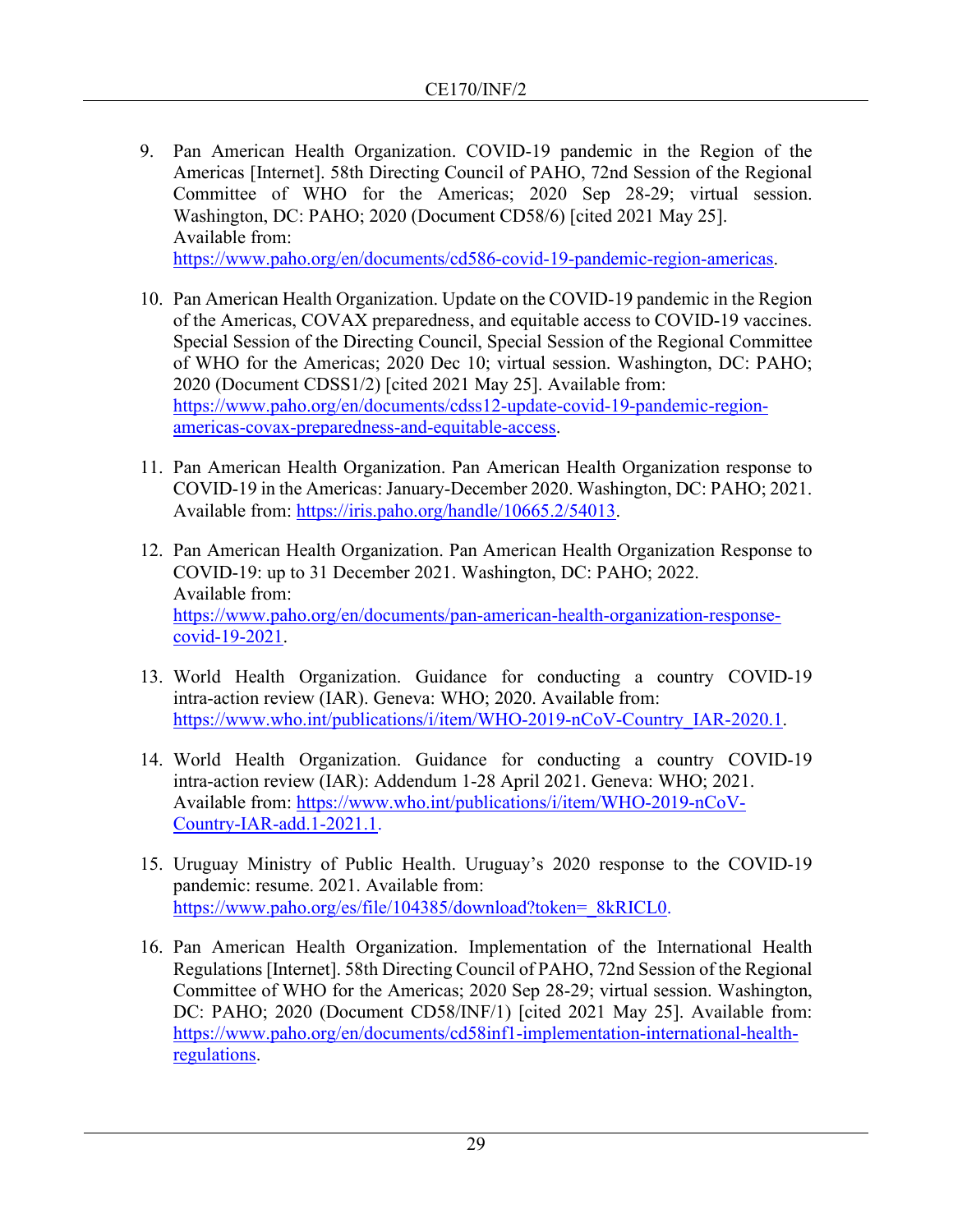- 17. Pan American Health Organization. Considerations for resuming non-essential international traffic in the Caribbean in the context of the COVID-19 pandemic. Washington, DC: PAHO; 2020. Available from: [https://www.paho.org/en/documents/considerations-resuming-non-essential](https://www.paho.org/en/documents/considerations-resuming-non-essential-international-traffic-caribbean-context-covid-19)[international-traffic-caribbean-context-covid-19.](https://www.paho.org/en/documents/considerations-resuming-non-essential-international-traffic-caribbean-context-covid-19)
- 18. Pan American Health Organization. Resuming non-essential international travel in the context of the COVID-19 pandemic: advice on the use of COVID-19-related testing. Washington, DC: PAHO; 2020. Available from: [https://www.paho.org/en/documents/resuming-non-essential-international-travel](https://www.paho.org/en/documents/resuming-non-essential-international-travel-context-covid-19-pandemic-advice-use-covid-19)[context-covid-19-pandemic-advice-use-covid-19.](https://www.paho.org/en/documents/resuming-non-essential-international-travel-context-covid-19-pandemic-advice-use-covid-19)
- 19. World Health Organization. Policy considerations for implementing a risk-based approach to international travel in the context of COVID-19, 2 July 2021. Geneva: WHO: 2021. Available from: [https://www.who.int/publications/i/item/WHO-2019](https://www.who.int/publications/i/item/WHO-2019-nCoV-Policy-Brief-Risk-based-international-travel-2021.1) [nCoV-Policy-Brief-Risk-based-international-travel-2021.1.](https://www.who.int/publications/i/item/WHO-2019-nCoV-Policy-Brief-Risk-based-international-travel-2021.1)
- 20. Pan American Health Organization. Considerations for school-related public health measures for populations in vulnerable conditions in the context of COVID-19. Washington, DC: PAHO; 2021 [cited 2021 May 25]. Available from: [https://iris.paho.org/bitstream/handle/10665.2/53317/PAHOIMSFPLCOVID-](https://iris.paho.org/bitstream/handle/10665.2/53317/PAHOIMSFPLCOVID-19210011_eng.pdf)[19210011\\_eng.pdf.](https://iris.paho.org/bitstream/handle/10665.2/53317/PAHOIMSFPLCOVID-19210011_eng.pdf)
- 21. United Nations. Policy brief: education during COVID-19 and beyond. New York: UN; 2020 [cited 2021 May 25]. Available from: [https://unsdg.un.org/sites/default/files/2020-08/sg\\_policy\\_brief\\_covid-](https://unsdg.un.org/sites/default/files/2020-08/sg_policy_brief_covid-19_and_education_august_2020.pdf)19 and education august 2020.pdf.
- 22. World Health Organization. COVID-19 response [Internet]. 73rd World Health Assembly; 2020 May 19; Geneva. Geneva: WHO; 2020 (Resolution WHA73.1) [cited 2021 May 25]. Available from: [https://apps.who.int/gb/ebwha/pdf\\_files/WHA73/A73\\_R1-en.pdf.](https://apps.who.int/gb/ebwha/pdf_files/WHA73/A73_R1-en.pdf)
- 23. World Health Organization. Standing Committee on Pandemic and Emergency Preparedness and Response. 150th Session of the Executive Board; 2022 Jan 28; Geneva [Decision EB150(6)]. Available from: [https://apps.who.int/gb/ebwha/pdf\\_files/EB150/B150\(6\)-en.pdf.](https://apps.who.int/gb/ebwha/pdf_files/EB150/B150(6)-en.pdf)
- 24. Pan American Health Organization. Guidance for implementing non-pharmacological public health measures in populations in situations of vulnerability in the context of COVID-19. Washington, DC: PAHO; 2020. Available from: [https://iris.paho.org/handle/10665.2/53078.](https://iris.paho.org/handle/10665.2/53078)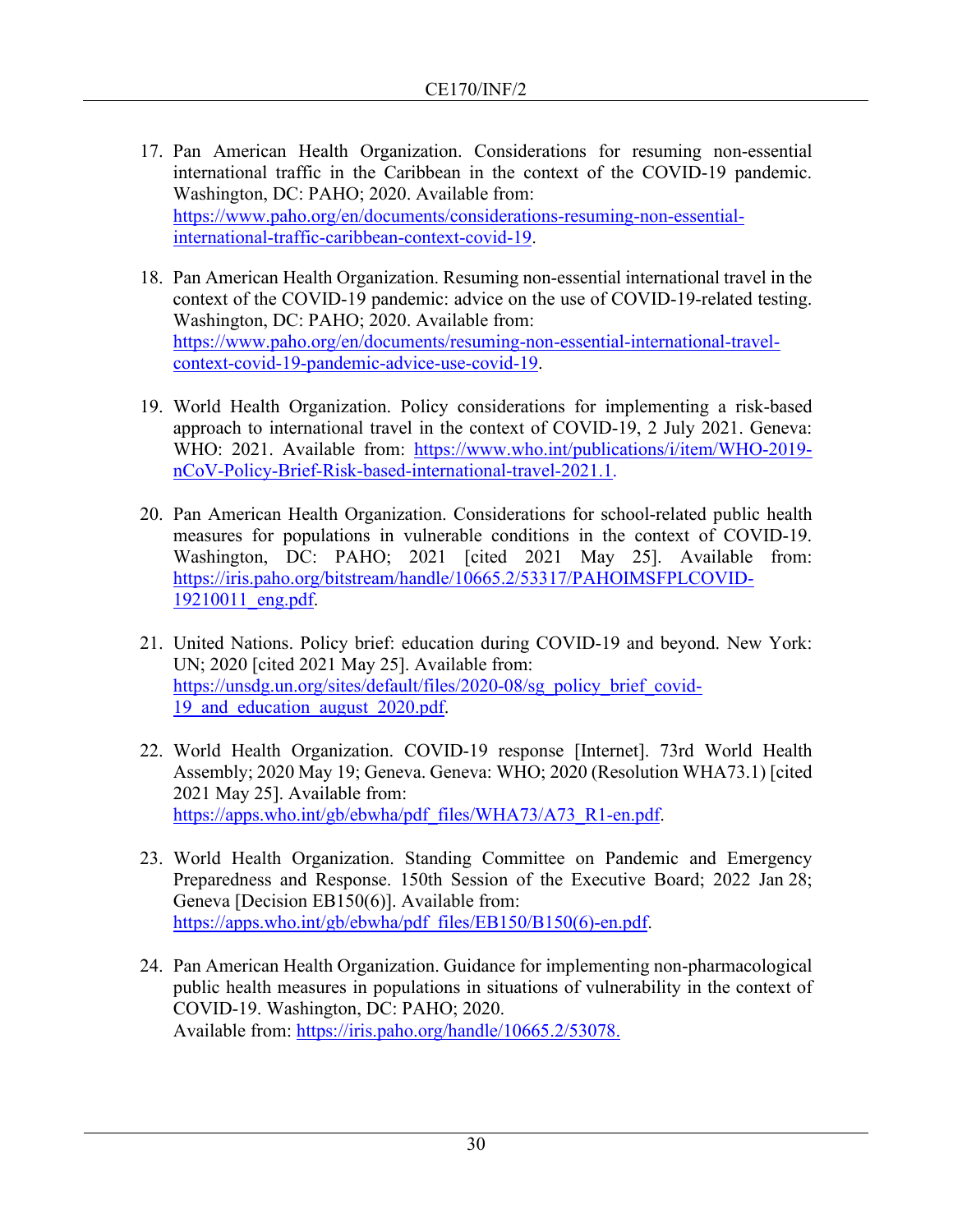- 25. Pan American Health Organization. Recommendations to prevent COVID-19 transmission at food fairs and markets. Washington, DC: PAHO; 2022. Available from: [https://iris.paho.org/handle/10665.2/55632.](https://iris.paho.org/handle/10665.2/55632)
- 26. Pan American Health Organization. Strategy for building resilient health systems and post-COVID-19 pandemic recovery to sustain and protect public health gains. 59th Directing Council of PAHO, 73rd Session of the Regional Committee of WHO for the Americas; 2021 Sep 20-24; virtual session. Washington, DC: PAHO; 2021 (Document CD59/11). Available from: [https://www.paho.org/en/documents/cd5911](https://www.paho.org/en/documents/cd5911-strategy-building-resilient-health-systems-and-post-covid-19-pandemic-recovery) [strategy-building-resilient-health-systems-and-post-covid-19-pandemic-recovery.](https://www.paho.org/en/documents/cd5911-strategy-building-resilient-health-systems-and-post-covid-19-pandemic-recovery)
- 27. Economic Commission for Latin America and the Caribbean. Fiscal panorama of Latin America and the Caribbean 2021: fiscal policy challenges for transformative recovery post-COVID-19. Santiago: ECLAC; 2021. Available from: [https://www.cepal.org/en/publications/46809-fiscal-panorama-latin-america-and](https://www.cepal.org/en/publications/46809-fiscal-panorama-latin-america-and-caribbean-2021-fiscal-policy-challenges)[caribbean-2021-fiscal-policy-challenges.](https://www.cepal.org/en/publications/46809-fiscal-panorama-latin-america-and-caribbean-2021-fiscal-policy-challenges)
- 28. World Health Organization. Third round of the global pulse survey on continuity of essential health services during the COVID-19 pandemic: interim report, November-December 2021. Geneva: WHO; 2022. Available from: [https://www.who.int/publications/i/item/WHO-2019-nCoV-EHS\\_continuity-survey-](https://www.who.int/publications/i/item/WHO-2019-nCoV-EHS_continuity-survey-2022.1)[2022.1.](https://www.who.int/publications/i/item/WHO-2019-nCoV-EHS_continuity-survey-2022.1)
- 29. Pan American Health Organization. Recommendations for medical surge capacity and deployment of emergency medical teams. Preliminary Document, Version 2. 2020 March 31. Available from: [https://iris.paho.org/handle/10665.2/52144.](https://iris.paho.org/handle/10665.2/52144)
- 30. Pan American Health Organization. Good practices in the rational and effective use of oxygen. Washington, DC: PAHO; 2021. Available from: [https://iris.paho.org/handle/10665.2/55735.](https://iris.paho.org/handle/10665.2/55735)
- 31. Pan American Health Organization. Recomendaciones para adoptar y adquirir plantas generadoras de oxígeno mediante adsorción por cambio de presión. Washington, DC: PAHO; 2022. Available from: [https://iris.paho.org/handle/10665.2/55913.](https://iris.paho.org/handle/10665.2/55913)
- 32. World Health Organization. Guidelines on core components of infection prevention and control programmes at the national and acute health care facility level. Geneva: WHO; 2016. Available from: [https://www.who.int/publications/i/item/9789241549929.](https://www.who.int/publications/i/item/9789241549929)
- 33. Pan American Health Organization. Guidelines for care of critically ill adult patients with COVID-19 in the Americas: summary, version 3. Washington, DC: PAHO; 2021. Available from: [https://iris.paho.org/handle/10665.2/53895.](https://iris.paho.org/handle/10665.2/53895)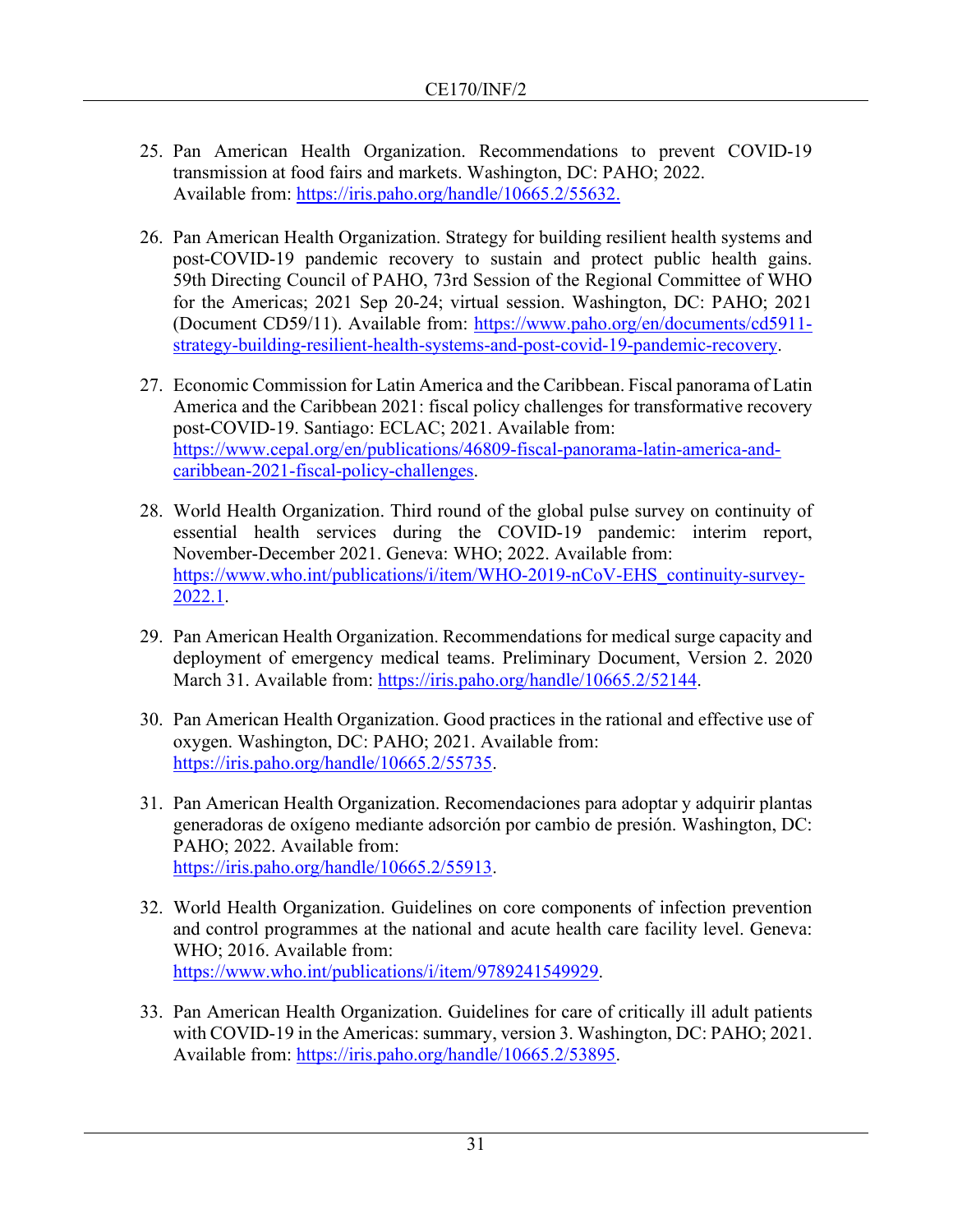- 34. Pan American Health Organization. Guidelines for prophylaxis and management of patients with mild and moderate COVID-19 in Latin America and the Caribbean: abbreviated version. Washington, DC: PAHO; 2021. Available from: [https://iris.paho.org/handle/10665.2/55068.](https://iris.paho.org/handle/10665.2/55068)
- 35. Pan American Health Organization. Ongoing living update of potential COVID-19 therapeutics options: summary of evidence: rapid review, 5 April 2022. 35th edition. Washington, DC: PAHO; 2022. Available from: [https://iris.paho.org/handle/10665.2/52719.](https://iris.paho.org/handle/10665.2/52719)
- 36. Pan American Health Organization. Emergency use of unproven interventions outside of research: ethics guidance for the COVID-19 pandemic. Washington, DC: PAHO; 2020. Available from: [https://iris.paho.org/handle/10665.2/52429.](https://iris.paho.org/handle/10665.2/52429)
- 37. World Health Organization. Emergency use of unproven clinical interventions outside clinical trials: ethical considerations. Geneva: WHO; 2022. Available from: [https://apps.who.int/iris/handle/10665/352902.](https://apps.who.int/iris/handle/10665/352902)
- 38. Carracedo S, Palmero A, Neil M, et al. The landscape of COVID-19 clinical trials in Latin America and the Caribbean: assessment and challenges. Pan American Journal of Public Health 2020;44:e177. Available from: [https://iris.paho.org/handle/10665.2/53150.](https://iris.paho.org/handle/10665.2/53150)
- 39. Mansilla C, Herrera CA, Boeira L, et al. Characterising COVID-19 empirical research production in Latin America and the Caribbean: a scoping review. Plos One 2022;17(2): e0263981. Available from: [https://journals.plos.org/plosone/article?id=10.1371/journal.pone.0263981.](https://journals.plos.org/plosone/article?id=10.1371/journal.pone.0263981)
- 40. Palmero A, Carracedo S, Cabrera N, et al. Governance frameworks for COVID-19 research ethics review and oversight in Latin America: an exploratory study. BMC Medical Ethics 2021;22(147). Available from: [https://bmcmedethics.biomedcentral.com/articles/10.1186/s12910-021-00715-2.](https://bmcmedethics.biomedcentral.com/articles/10.1186/s12910-021-00715-2)
- 41. Pan American Health Organization. Increasing production capacity for essential medicines and health technologies. 59th Directing Council of PAHO, 73rd Session of the Regional Committee of WHO for the Americas; 2021 Sep 20-24; virtual session. Washington, DC: PAHO; 2021 (Document CD59/8). Available from: [https://www.paho.org/en/documents/cd598-increasing-production-capacity-essential](https://www.paho.org/en/documents/cd598-increasing-production-capacity-essential-medicines-and-health-technologies)[medicines-and-health-technologies.](https://www.paho.org/en/documents/cd598-increasing-production-capacity-essential-medicines-and-health-technologies)
- 42. Pan American Health Organization. Increasing production capacity for essential medicines and health technologies. 59th Directing Council of PAHO, 73rd Session of the Regional Committee of WHO for the Americas; 2021 Sep 20-24; virtual session. Washington, DC: PAHO; 2021 (Resolution CD59.R3). Available from: [https://www.paho.org/en/documents/cd59r3-increasing-production-capacity](https://www.paho.org/en/documents/cd59r3-increasing-production-capacity-essential-medicines-and-health-technologies)[essential-medicines-and-health-technologies.](https://www.paho.org/en/documents/cd59r3-increasing-production-capacity-essential-medicines-and-health-technologies)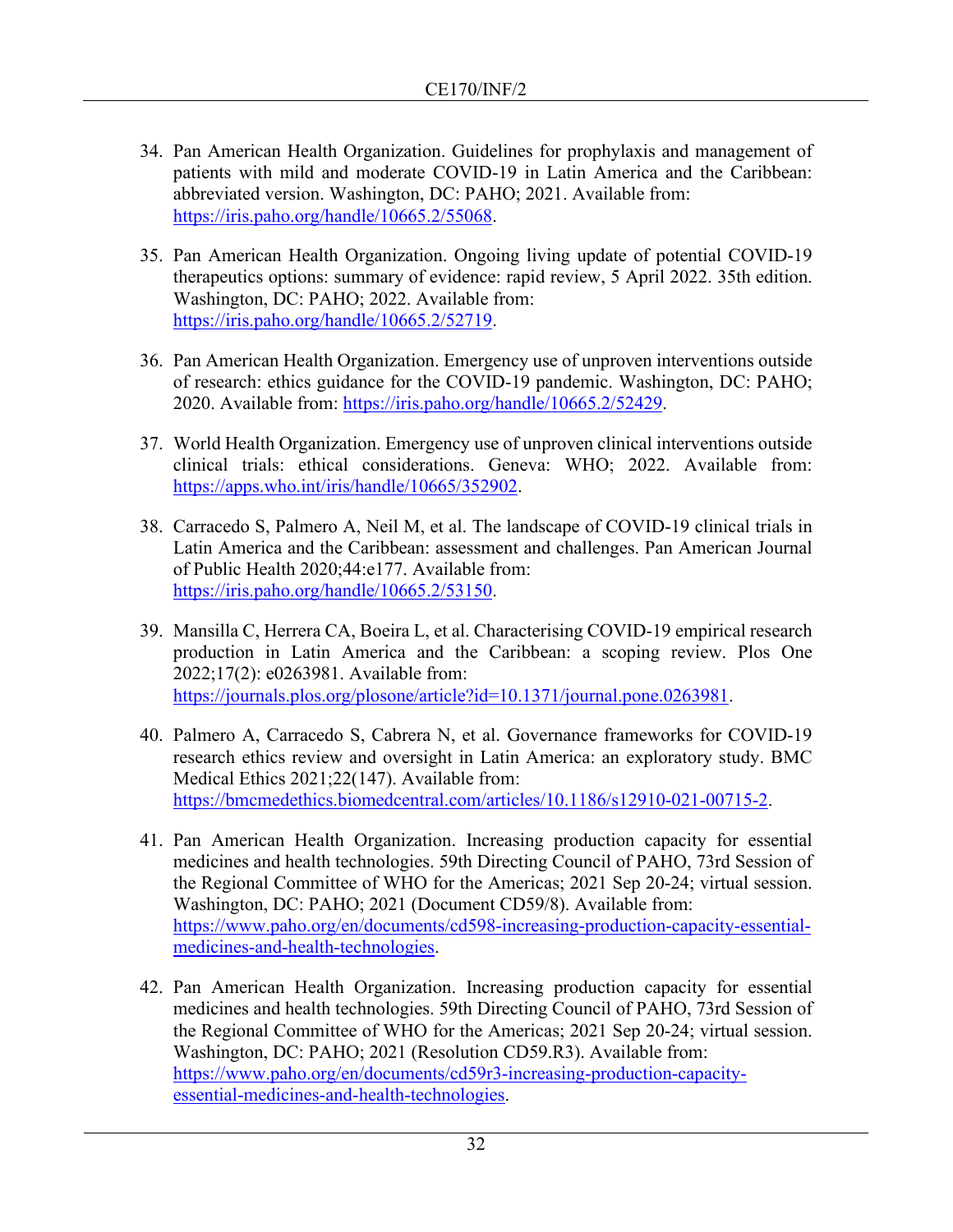- 43. World Health Organization. Strategy to achieve global COVID-19 vaccination by mid-2022. Geneva: WHO; 2021. Available from: [https://www.who.int/publications/m/item/strategy-to-achieve-global-covid-19](https://www.who.int/publications/m/item/strategy-to-achieve-global-covid-19-vaccination-by-mid-2022) [vaccination-by-mid-2022.](https://www.who.int/publications/m/item/strategy-to-achieve-global-covid-19-vaccination-by-mid-2022)
- 44. Pan American Health Organization. COVID-19 ad hoc TAG meeting, August 2020: fifth ad hoc meeting of the Technical Advisory Group (TAG) on Vaccine-preventable Diseases, 4 August 2020. Washington, DC: PAHO; 2020. Available from: [https://www.paho.org/en/documents/fifth-ad-hoc-meeting-technical-advisory-group](https://www.paho.org/en/documents/fifth-ad-hoc-meeting-technical-advisory-group-tag-vaccine-preventable-diseases-4-august)[tag-vaccine-preventable-diseases-4-august.](https://www.paho.org/en/documents/fifth-ad-hoc-meeting-technical-advisory-group-tag-vaccine-preventable-diseases-4-august)
- 45. Pan American Health Organization. COVID-19 ad hoc TAG meeting, November 2020: sixth ad hoc meeting of the Technical Advisory Group (TAG) on Vaccine-preventable Diseases, 16 November 2020. Washington, DC: PAHO; 2020. Available from: [https://www.paho.org/en/documents/sixth-ad-hoc-meeting-pahos](https://www.paho.org/en/documents/sixth-ad-hoc-meeting-pahos-technical-advisory-group-tag-vaccine-preventable-diseases-usa)[technical-advisory-group-tag-vaccine-preventable-diseases-usa.](https://www.paho.org/en/documents/sixth-ad-hoc-meeting-pahos-technical-advisory-group-tag-vaccine-preventable-diseases-usa)
- 46. Pan American Health Organization. XXVI meeting of PAHO's Technical Advisory Group (TAG) on Vaccine-Preventable Diseases, 14-16 July 2021. Washington, DC: PAHO; 2021. Available from: [https://www.paho.org/en/documents/xxvi-meeting](https://www.paho.org/en/documents/xxvi-meeting-pahos-technical-advisory-group-tag-vaccine-preventable-diseases-vaccines)[pahos-technical-advisory-group-tag-vaccine-preventable-diseases-vaccines.](https://www.paho.org/en/documents/xxvi-meeting-pahos-technical-advisory-group-tag-vaccine-preventable-diseases-vaccines)
- 47. Pan American Health Organization. XXVII meeting of PAHO's Technical Advisory Group (TAG) on Vaccine-Preventable Diseases: tailoring the SAGE Roadmap to the requirements of the Americas and the strategic use of COVID-19 booster doses, 27 January 2022. Washington, DC: PAHO; 2022. Available from: [https://www.paho.org/en/documents/xxvii-meeting-pahos-technical-advisory-group](https://www.paho.org/en/documents/xxvii-meeting-pahos-technical-advisory-group-tag-vaccine-preventable-diseases-tailoring)[tag-vaccine-preventable-diseases-tailoring.](https://www.paho.org/en/documents/xxvii-meeting-pahos-technical-advisory-group-tag-vaccine-preventable-diseases-tailoring)
- 48. Pan American Health Organization. Manual for Surveillance of Events Supposedly Attributable to Vaccination or Immunization in the Region of the Americas. Washington, DC: PAHO; 2021. Available from: [https://iris.paho.org/handle/10665.2/55945.](https://iris.paho.org/handle/10665.2/55945)
- 49. Pan American Health Organization. Evaluation of the effectiveness of COVID-19 vaccines in Latin America and the Caribbean: generic protocol. Washington, DC: PAHO; 2021. Available from: [https://www.paho.org/en/documents/revelac-covid-19-generic-protocol.](https://www.paho.org/en/documents/revelac-covid-19-generic-protocol)
- 50. Economic Commission for Latin America and the Caribbean and Pan American Health Organization. Health and the economy: a convergence needed to address COVID-19 and retake the path of sustainable development in Latin America and the Caribbean. Santiago: ECLAC; 2020. Available from: [https://iris.paho.org/bitstream/handle/10665.2/52535/PAHOHSSCOVID-](https://iris.paho.org/bitstream/handle/10665.2/52535/PAHOHSSCOVID-19200027_eng.pdf?sequence=5&isAllowed=y)[19200027\\_eng.pdf.](https://iris.paho.org/bitstream/handle/10665.2/52535/PAHOHSSCOVID-19200027_eng.pdf?sequence=5&isAllowed=y)